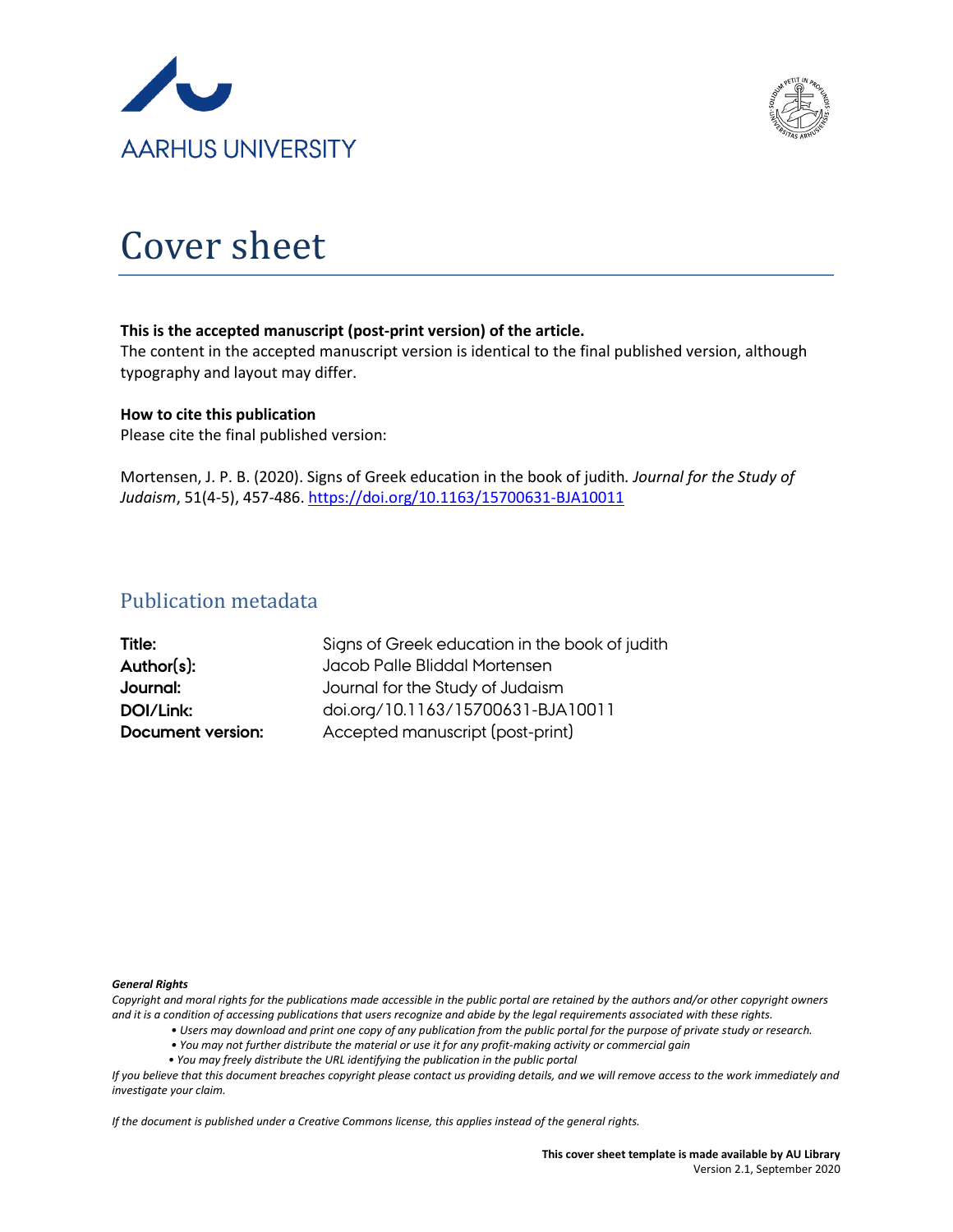# Signs of Greek Education in the Book of Judith

Jacob P.B. Mortensen Aarhus University, Aarhus, Denmark [teojmo@cas.au.dk](mailto:teojmo@cas.au.dk)

#### Abstract

This article examines Judith's prayer in chapter 9 of the Book of Judith from the perspective of the guidelines on speech-in-character found in Aelius Theon's *Progymnasmata* (mid/end of the first century CE). According to the guidelines, it is important for an author of prose to achieve correspondence between the literary persona and the actual speech-in-character. This article examines the extent to which Judith's prayer in chapter 9 observes Theon's guidelines, as well as the theological implications of this.

#### Keywords

The Book of Judith – *Progymnasmata* – speech-in-character – rhetoric and theology – the original language of the Book of Judith

In 2013, Deborah L. Gera argued that the author of the Book of Judith quite often writes "idiomatic, even elegant Greek."[1](#page-1-0) Gera argued convincingly from a linguistic and literary-historical perspective that, especially in the speeches of Judith, the author reveals a rich and varied Greek style and knowledge of Greek literature[.2](#page-1-1) This argument was presented in the context of the question of the original language of the Book of Judith: whether it was written originally in Hebrew or Greek.<sup>[3](#page-1-2)</sup>

This article will further strengthen the case concerning the literary quality of the speeches in the Book of Judith. The discussion about the original language of the Book of Judith—whether or not it is a translated text—will not be addressed. Instead, a perspective based on ancient Greco-Roman literate education will be introduced.[4](#page-1-3) This perspective has not been pursued before and is rather innovative.[5](#page-1-4) It will further illuminate the quality, skill and well-composed nature of the speeches in

<span id="page-1-0"></span><sup>1</sup> Gera, "Speech," 415.

<span id="page-1-1"></span><sup>2</sup> Gera, 417.

<span id="page-1-2"></span><sup>3</sup> For a discussion about the original language of the Book of Judith, see Joosten, "Original Language"; Priebatsch, "Buch Judith"; Caponigro, "Holding the Tale"; Schmitz, "Funktion der Reden," 221; Moore, Judith, 66-67. Robert Hanhart opens his book on Judith from 1979 like this: "Der griechische Text des Buches Iudith ist ein Übersetzungstext" (Text und Geschichte, 9). Toni Craven provides an overview of scholarship on Judith until 2001, including text-critical approaches and the relation of the Greek text to original Hebrew manuscripts ("Book of Judith," 198-99).

<span id="page-1-3"></span><sup>&</sup>lt;sup>4</sup> See Marrou, History of Education; Bonner, Education in Antiquity; Cribiore, Writing, Teachers; Cribiore, Gymnastics; Morgan, Literate Education; Booth, "Elementary and Secondary Education"; Booth, "Schooling of Slaves"; Kaster, "Primary and Secondary"; Webb, "Progymnasmata." Judith was probably written in the years before the Roman conquest of Palestine (63 BCE). Hence, the author could not have received a Greco-Roman education if he did indeed live in Palestine. However, the educational system we know from the Roman period repeated Hellenistic patterns and closely resembled its Greek predecessor. Therefore, it makes sense to designate the ancient literate education by which the author of Judith may have been influenced "Greco-Roman," even if it was "merely" Hellenistic.

<span id="page-1-4"></span><sup>5</sup> McDowell sums up the general approach to prayers in the Hebrew Bible and states that in terms of form, scholars have applied a form-critical approach (Prayers, 21). My approach differs from the traditional form-critical approach in two ways: first, I work from a (roughly) contemporary rhetorical theory applied to Judith's prayer, that is, Theon's guidelines on speech-in-character in his Progymnasmata. The consequence of this is a historically more plausible analysis (more emic to Judith itself), since the author of Judith may have used similar rhetorical theories. Second, I do not apply (modern) forms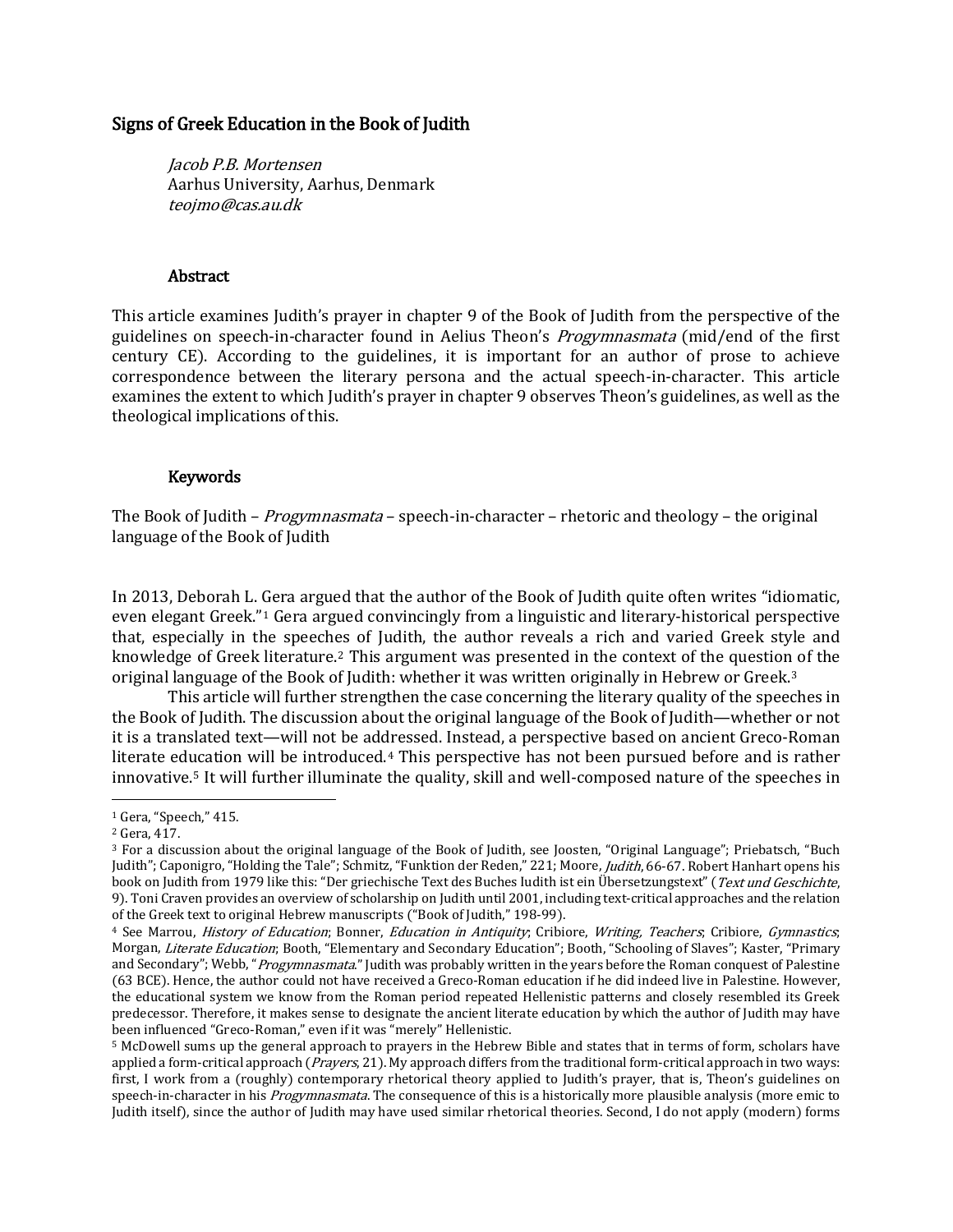Iudith.<sup>[6](#page-2-0)</sup> The contours of current scholarly debate serve to contextualise the rhetorical approach offered here. The rhetorical guidelines on how to write a speech in a narrative composition come from the Progymnasmata of Aelius Theon (mid/end of the first century CE) in his chapter on προσωποποιία.[7](#page-2-1) Theon probably wrote his work on exercises in prose composition in Alexandria, and addressed it to other teachers who also taught grammar and rhetoric.[8](#page-2-2) Even though Theon's work may post-date the Book of Judith,<sup>[9](#page-2-3)</sup> it provides a relatively contemporary entry into the logic of composing speeches in ancient literary works. It may reasonably be argued that the author of Judith followed certain commonly taught patterns and guidelines (perhaps from some unknown Progymnasmata) when giving voice to the characters inhabiting the story.<sup>[10](#page-2-4)</sup> This article will demonstrate that the speeches in the Book of Judith conform to guidelines similar to those of Theon's Progymnasmata, and that they exhibit significant amounts of literary, stylistic and rhetorical qualities that support the claim that the author of Judith wrote Greek with a certain level of competence.

#### 1 Previous approaches to the speeches in the Book of Judith

Several scholars have studied Judith's speech or prayer in chapter 9, the majority approaching the text as a prayer.[11](#page-2-5) A rhetorical analysis attentive to literary speeches, like the one applied here, differs from such an approach. A literary or rhetorical approach focuses more on rhetorical patterns, educational guidelines and literary know-how from ancient theoretical guidelines in order to see how these may be reflected in the text. This is different from determining Judith 9 as a prayer and searching for generic features, as Géza Xeravits does in his 2012 study.[12](#page-2-6) It also differs from looking at Judith's prayer as a scripturalization of prayer during the Second temple Period. Such an approach can be found in the work of Judith Newman,[13](#page-2-7) who argues that prayer and praying became a central feature of religious life in the Second Temple Period.[14](#page-2-8) Sabine Van Den Eynde analyses Judith's prayer

<span id="page-2-7"></span><sup>13</sup> Newman, Praying, 1.

based on the content of the prayer. McDowell mentions four types of prayer: praise and thanksgiving, petition, intercession, and lament (21).

<span id="page-2-0"></span><sup>&</sup>lt;sup>6</sup> The work of Lawrence Wills on the Book of Judith may also be said to support this claim on a more general level (Jewish Novels, 132-57).

<span id="page-2-1"></span><sup>7</sup> Patillon and Bolognesi, Aelius Théon; cf. also Kennedy, Progymnasmata; Butts, Progymnasmata of Theon.

<span id="page-2-2"></span><sup>&</sup>lt;sup>8</sup> See Hock and O'Neil, "Aelius Theon"; Webb, "*Progymnasmata*," 293-94; Cribiore, *Gymnastics*, 185-219. Joosten argues that the Book of Judith was written in Alexandria and that Alexandrian Judaism was responsible for the composition of the book ("Original Language," 203). If Judith was indeed composed in Alexandria, and if we can assume an Alexandrian tradition of Progymnasmata preceding Theon—a tradition in which he partakes—then the Book of Judith and the tradition of Theon's Progymnasmata would be brought close together. This is speculative, but not impossible. Moore argues that Judith was written in Palestine "with no traces of Alexandrian ... influences" (Moore, *Judith*, 71).

<span id="page-2-3"></span><sup>9</sup> The First Epistle to the Corinthians by Clement of Rome is the first source to mention Judith explicitly. The letter is dated to 95-97 CE and serves as a *terminus ante quem* for the dating of Judith in general. A plausible date for Judith is 100 BCE, give or take a decade or two at either end (see Gera, Judith, 26-44; Moore, Judith, 67-70).

<span id="page-2-4"></span><sup>&</sup>lt;sup>10</sup> Throughout this article, I presume that the author of Judith was male. For discussions of whether the female character of Judith has been masculinised, and which male and female voices Judith bears witness to, see Gera, *Judith*, 98-109; Caponigro, "Holding the Tale," 47-59; Van Henten, "Alternative Leader," 245-52.

<span id="page-2-5"></span><sup>11</sup> The definition of prayer varies, but these scholars all confirm that Jdt 9:2-14 is a prayer: Xeravits, "Supplication"; Newman, Praying, 118; Schmitz, Gedeutete Geschichte, 1-4; Van Den Eynde, "Crying to God"; Gera, Judith, 296; McDowell, Prayers, 47-51; Moore, Judith, 194-97. Flusser, "Psalms," does not consider Judith's prayer, even though his chapter is concerned with "Psalms, Hymns and Prayers" of the Second Temple period. None of these scholars address the composition of Judith's prayer from the perspective of Greco-Roman rhetorical analysis of speeches.

<span id="page-2-6"></span><sup>12</sup> Xeravits points out to "hear" (εἰσάκουσον, 9:4), "break" and "bring down" (ῥάξον and κάταξον, 9:8), "look at," "send your wrath" and "give to me … strong hand" (βλέψον, ἀπόστειλον τὴν ὀργήν σου and δὸς ἐν χειρί μου … κράτος, 9:9), "strike down" and "crush" (πάταξον and θραῦσον, 9:10). Xeravits regards this as vocabulary belonging to the supplication of an individual faced with severe challenges by enemies ("Supplication," 161).

<span id="page-2-8"></span><sup>14</sup> Flusser states that "we can learn about various types of Jewish piety in the Second Temple period" by analysing the psalms, hymns and prayers of this period ("Psalms," 551). However, he immediately modifies this statement by pointing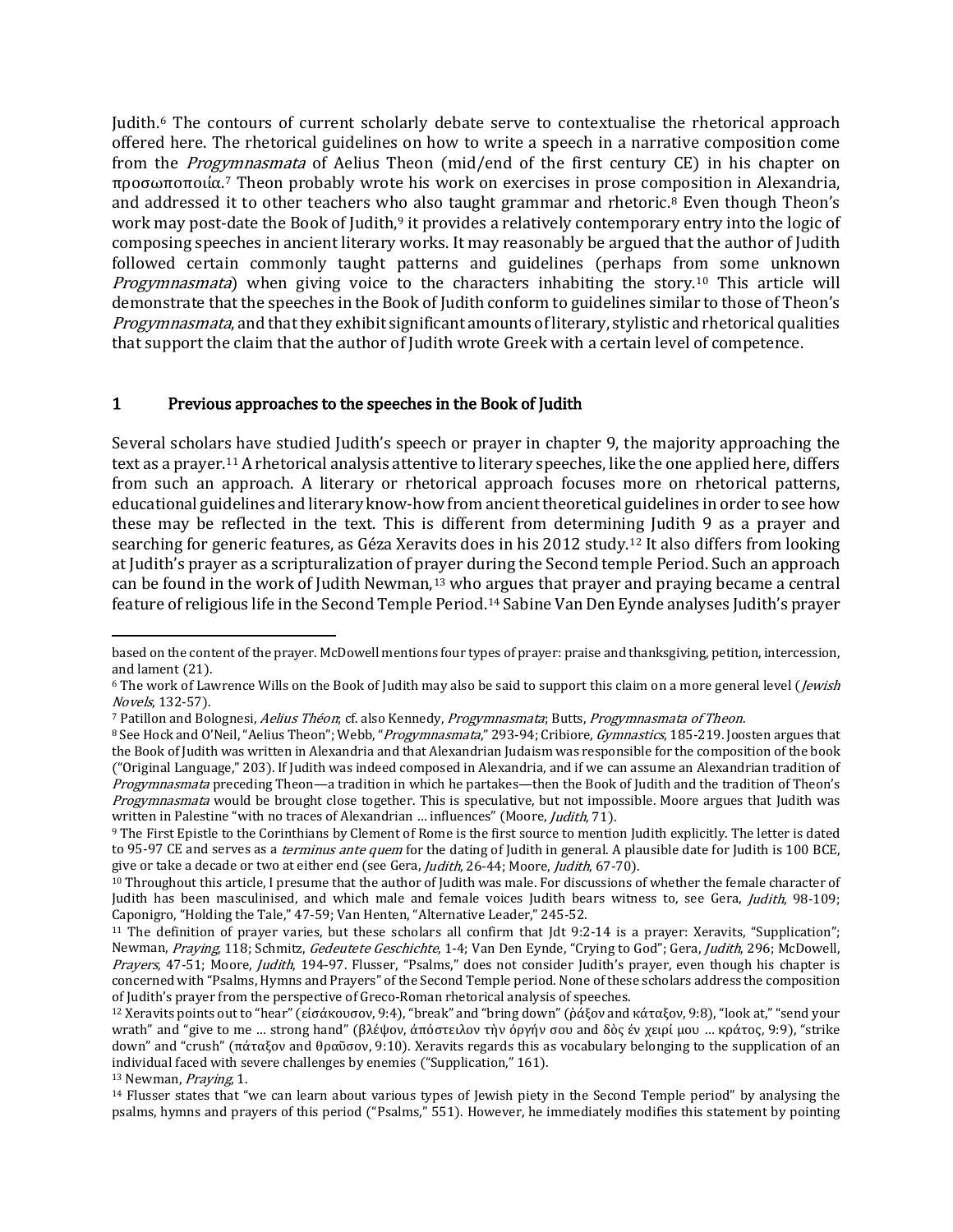in chapter 9 (and the other prayers in Judith) as a telltale of characterisation and plot.[15](#page-3-0) Even though character and plot play significant roles in a rhetorical or literary approach to Judith's prayer, there is a methodological difference in approaching the text from ancient or modern literary categories. Van Den Eynde works from modern narratological categories rather than ancient and historically contextualised categories. By approaching Judith's prayer from this perspective, the analysis becomes more etic than emic, meaning less historically contextualised regarding theoretical literary matters.

One of the most prevalent approaches to the Book of Judith comes from gender studies and feminist criticism.[16](#page-3-1) These approaches often mention Judith's prayer in chapter 9, but it rarely plays a key role.[17](#page-3-2) Nevertheless, these approaches to Judith are manifold and concern the way in which Judith inverts gender roles or blurs distinctions of class, gender and ethnicity.[18](#page-3-3) One of the reasons for the popularity of the feminist approach is that Judith's gender seems to be important in the story. A recurrent theme in the Book of Judith is that a great deed has been accomplished by the "hand of a woman,"<sup>[19](#page-3-4)</sup> and her beauty and sexuality play a pivotal role for the plot.<sup>[20](#page-3-5)</sup> Thus, in one sense, Judith as a woman is a main theme in the book. But in another sense, Judith is more often depicted in a male framework, either as a returning hero (like David or Jephthah, cf. Jdt 15:12-14), as Dinah's vengeful brother Simeon (cf. 9:2-4), or as "a cold and androgynous figure, an honorary male, as it were, rather than a role model for women."[21](#page-3-6) These divergent presentations of Judith make it difficult to assign one unitary significance to the character of Judith's gender. Even though she may resemble other strong, wise and beautiful women, she is not "womanly" because she does not take part in the world of ordinary women concerned with marriage and motherhood. Hence, the present rhetorical approach to Judith does not interact with these gender readings and feminist approaches, because Judith is a complex figure who cannot one-sidedly be termed feminist.

An important issue for the present approach concerns the relation of the rhetorical means to the theological outcome and meaning of the Book of Judith. That is, in which way does the author of the Book of Judith turn rhetoric into theology? This question has partly been addressed before, but never to such an extent that anything general has been stated concerning Judith's speech in chapter 9 and the relation to the entire Book of Judith. Sketches of such an interpretation can be found in the work of Géza Xeravits, who touches upon these matters but does not contextualise the analysis of chapter 9 within the theological message of the Book of Judith in general.[22](#page-3-7) The same applies to Sabine Van Den Eynde and Pancratius Beentjes.<sup>[23](#page-3-8)</sup> The best analysis so far on this matter is the work of Barbara Schmitz, who analyses the function of the prayers and speeches in Judith according to the structure of the entire story about Judith.[24](#page-3-9) Schmitz contextualises her analysis of Judith's song in chapter 16 both with historical parallels to processions (the cult of Dionysius) and to the overall theology of the Book of Judith.[25](#page-3-10) She also identifies Judith's speeches in chapter 8 and 9 as the most important theological passages of the story.[26](#page-3-11) Schmitz's 2004 analysis of Judith's prayer is the most

out that it is uncertain whether these texts reflect actual liturgical practice. McDowell is uncertain of whether the literary prayers reflect historical-religious practices (*Prayers*, 1-11). Hence, these comments should be taken into account before succumbing to Newman's thesis.

<span id="page-3-0"></span><sup>15</sup> Van Den Eynde, "Crying to God."

<span id="page-3-1"></span><sup>16</sup> For a general overview of scholarship on Judith until 2001, see Craven, "Book of Judith."

<span id="page-3-2"></span><sup>17</sup> See for example Rakel, Judith.

<span id="page-3-3"></span><sup>18</sup> See Brenner, "Introduction," 21.

<span id="page-3-4"></span><sup>&</sup>lt;sup>19</sup> Jdt 9:9-10; 12:4; 13:14-15; 15:10; 16:5. See furthermore Schmitz, Gedeutete Geschichte, 299-301; Gera, Judith, 98 and McDowell, Prayers, 50.

<span id="page-3-5"></span><sup>20</sup> See Gera, Judith, 98.

<span id="page-3-6"></span><sup>21</sup> Gera, Judith, 102.

<span id="page-3-7"></span><sup>22</sup> Xeravits, "Supplication."

<span id="page-3-8"></span><sup>23</sup> Van Den Eynde, "Crying to God"; Beentjes, "Bethulia Crying."

<span id="page-3-9"></span><sup>24</sup> Schmitz, "Funktion der Reden," 222.

<span id="page-3-10"></span><sup>25</sup> Schmitz, 223.

<span id="page-3-11"></span><sup>26</sup> Schmitz, 226.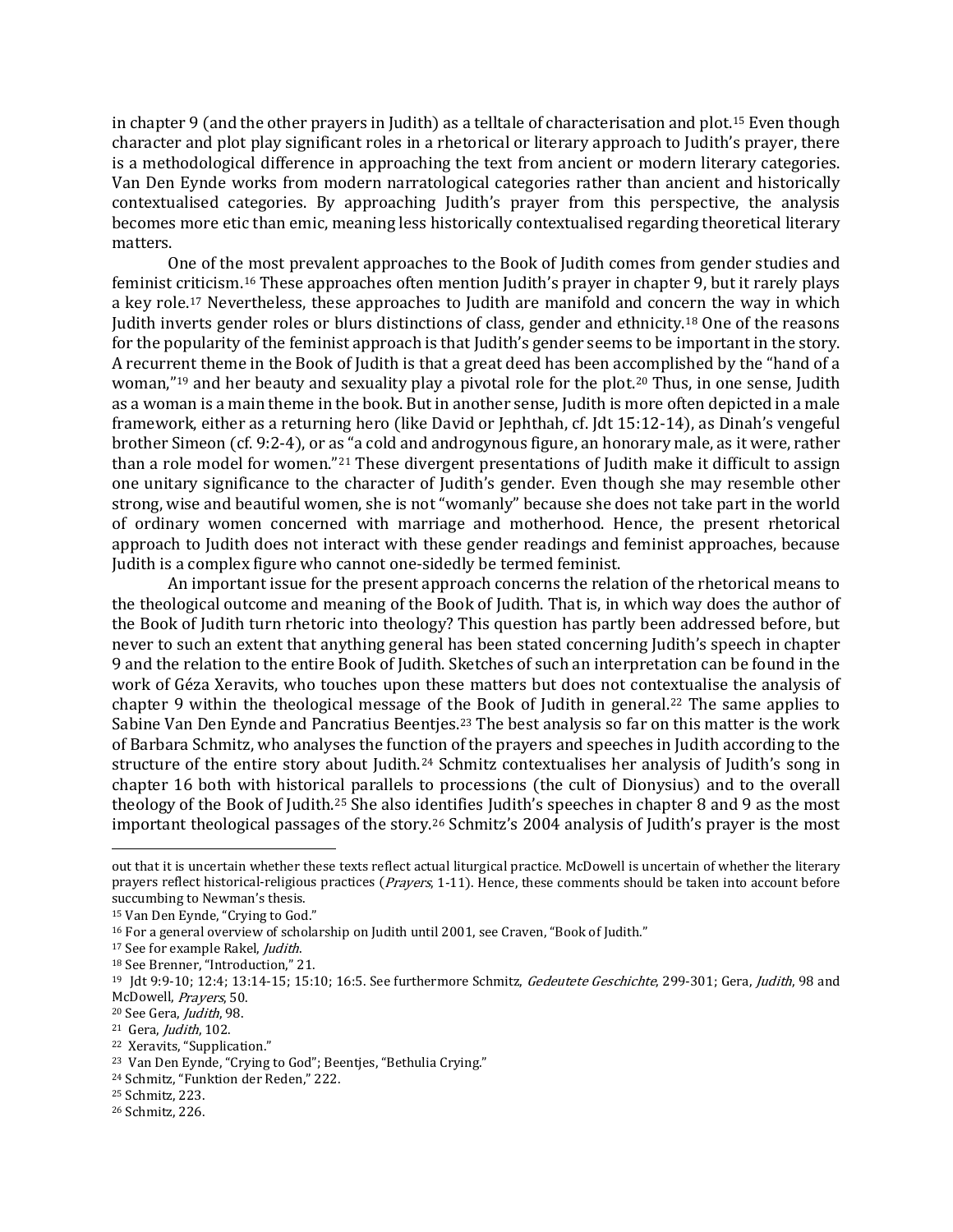thorough analysis, and she covers almost all areas. However, there is no contextualisation within an ancient rhetorical setting.

In 1985, Carey Moore concluded that "this [Judith's prayer] is not one of the great prayers of the Apocrypha,"[27](#page-4-0) and Pancratius Beentjes stated in 2004 that one becomes fairly disappointed "in search of publications dealing with prayers in the Book of Judith."[28](#page-4-1) Subsequently, several scholars have worked with Judith's prayer in chapter 9, with the majority trying to demonstrate the artfulness and quality of the prayer, especially in connection with other Old Testament or Second Temple Period prayers.[29](#page-4-2)

#### 2 The Progymnasmata on "speech-in-character"

Aelius Theon presents twelve "actual" exercises (handed down to us in Greek) and five "follow-up" or "elaborating" exercises.[30](#page-4-3) The exercise in προσωποποιία, which may be roughly translated as "speech-in-character,"[31](#page-4-4) "personification"[32](#page-4-5) or "impersonation,"[33](#page-4-6) is presented as the sixth exercise.[34](#page-4-7) Concerning the translation of the Greek word, we should note that the word itself derives from πρόσωπον ("person/character") and ποιέω ("to do"). Therefore, the meaning of προσωποποιία is "to do," "make" or "create" a person or character. However, there is more to προσωποποιία than merely constructing a literary persona. According to Theon, the actual speech performed by the person is equally (or more) important and functions to both reflect and construct the literary persona. Hence, the literary speeches performed "in-character" serve the function of characterization in the (wider) narrative[.35](#page-4-8)

Theon opens the chapter on προσωποποιία with a definition: Προσωποποιία "is the introduction of a person/character (πρόσωπον) to whom words are attributed that are suitable for the speaker and indisputable to the subject discussed" (Προσωποποιΐα ἐστὶ προσώπου παρεισαγωγὴ διατιθεμένου λόγους οἰκείους έαυτῷ τε καὶ τοῖς ὑποκειμένοις πράγμασιν ἀναμφισβητήτως) [115].[36](#page-4-9) As noted above, the word itself derives from πρόσωπον and ποιέω and concerns the making or creation of a literary persona. Hence, Theon provides the example of the words that a general might say to his soldiers in time of danger, or the words Cyrus might say when marching against the Massagetae. This means that the person or character speaking may be either a real or a fictional person.[37](#page-4-10) What matters, though, is the invention, portrayal, creation or characterisation of the persona in the literary work. The author must create a clear description of

<span id="page-4-0"></span><sup>27</sup> Moore, Judith, 195.

<span id="page-4-1"></span><sup>28</sup> Beentjes, "Bethulia Crying," 231.

<span id="page-4-2"></span><sup>&</sup>lt;sup>29</sup> There is also a major scholarly work on the reception history of the Book of Judith in theatre, music and drama, cf. Brine, Ciletti and Lähnemann, Sword of Judith; Bal, "Head Hunting"; Stone, "Judith and Holofernes."

<span id="page-4-3"></span><sup>&</sup>lt;sup>30</sup> The other four extant *Progymnasmata* collected in Kennedy's translation (the *Progymnasmata* of Hermogenes, Aphtonius, Nicolaus and John of Sardis (with fragments from Sopatros) basically stick to the twelve exercises, with minor variations (see Kennedy, Progymnasmata).

<span id="page-4-4"></span><sup>&</sup>lt;sup>31</sup> "Speech-in-character" is Butts' translation of προσωποποιία (*Progymnasmata of Theon*, 445).

<span id="page-4-5"></span><sup>&</sup>lt;sup>32</sup> "Personification" is Kennedy's translation of προσωποποιία (*Progymnasmata*, 47).

<span id="page-4-6"></span><sup>33</sup> "Impersonation" is Buttler's translation of Quintilian's use of προσωποποιία (Quintilian, Inst. 9.2.29-31) in the LCL translation of Institutio oratoria.

<span id="page-4-7"></span><sup>34</sup> Rhet. Her. 4.53 calls προσωποποιία "conformatio". Quintilian calls it "fictiones personarum" (9.2.29-37).

<span id="page-4-8"></span><sup>35</sup> Scholars within Classical Philology often use "character speech" with reference to Lausberg's Handbuch der literarischen Rhetorik. However, "speech-in-character" indicates more precisely the actual speaking of a character taking place as different from the vaguer "character speech." Hence, "speech-in-character" is more commonly used among scholars working with the *Progymnasmata*. Additionally, cf. the discussion in Butts (*Progymnasmata of Theon*, 445) arguing for the more cumbersome but precise, "speech-in-character."

<span id="page-4-9"></span><sup>&</sup>lt;sup>36</sup> Scholarly references to Theon's text commonly refer to the page numbers of vol. 2 of Spengel's *Rhetores Graeci* in square brackets.

<span id="page-4-10"></span><sup>&</sup>lt;sup>37</sup> The distinction between real and fictional persons becomes important in later *Progymnasmata*, but Theon does not differentiate in his treatment of the two (see Kennedy, Progymnasmata, 47).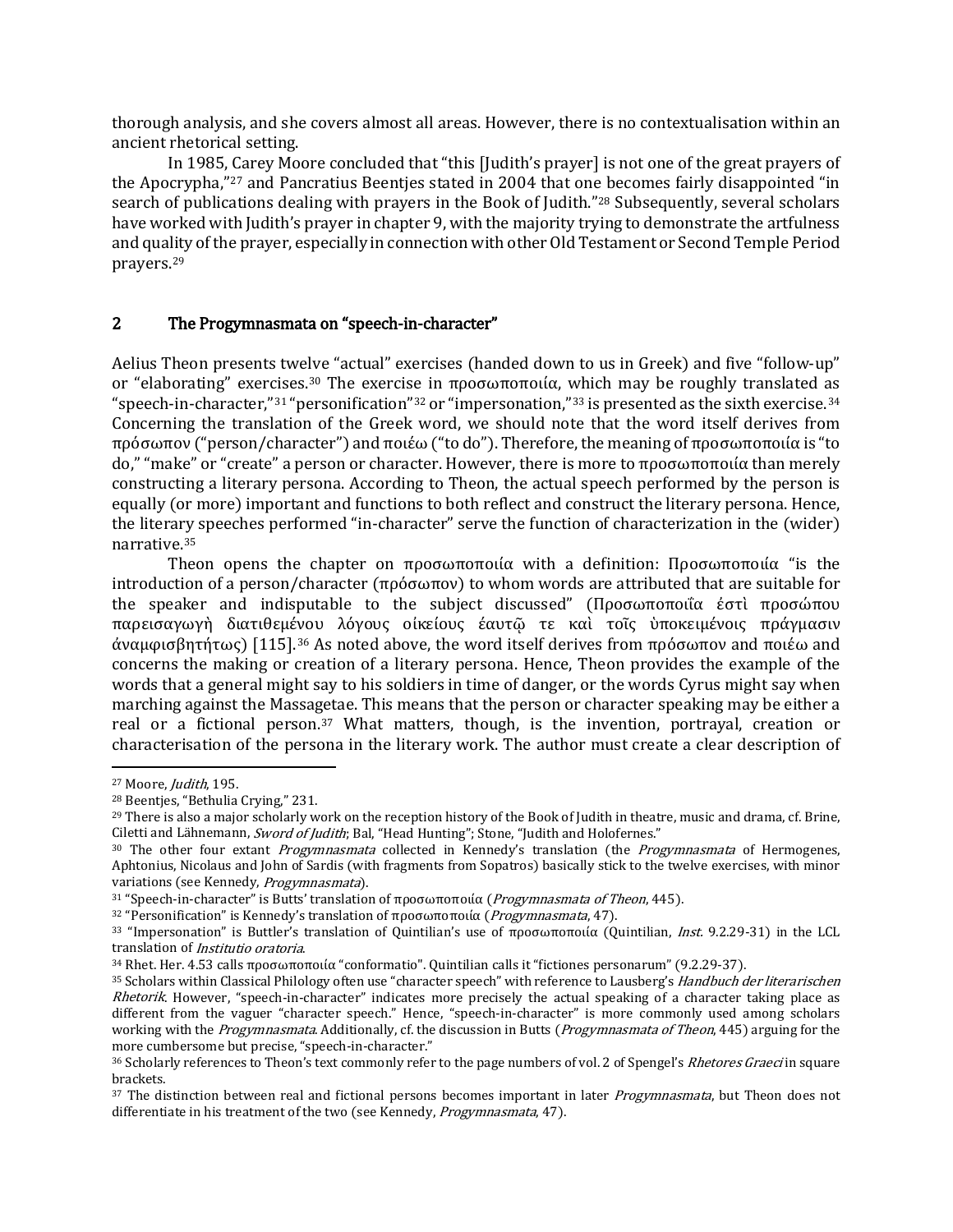who the person is, if suitable words are to be attributed to this person. Hence, "personification" covers part of the meaning but is not sufficient to cover the entire semantic field.

Another thing to note is that προσωποποιία includes the active element of actually speaking in the person's character, hence the awkward and cumbersome "speech-in-character," rather than "personification" or "character delineation." Theon's definition emphasises this active element when stating that "suitable words" must be attributed to the speaker. The character must speak some actual words. Therefore, προσωποποιία is both the invention of a character and the attribution of suitable words to this character.

Finally, the words attributed to the speaking character must also have indisputable relevance for the subject discussed. This feature may seem obvious, but if we take Judith's speech to the leaders of Bethulia in chapter 8 as an example, it quickly becomes obvious that this speech stands out because of its extended length and theological significance. Judith speaks as a moral and theological authority, and she instructs the leaders of the town in God's ways. This makes the speech distinctive, because it seems to go beyond the plot requirements. However, following the guidelines established by Theon reveals what the situation is really about (if not about the concrete scene) and allows for the words to be related to the "actual" subject discussed (ὑποκειμένοις πράγμασιν). Judith may be talking about theological matters even when she speaks about mundane matters, such as eating or fighting (cf. 11:5-19). This feature becomes very apparent in Judith's conversations with Holofernes, because irony plays a pivotal role throughout the Book of Judith.

Having provided the definition of προσωποποιία, Theon goes on to describe how it should be developed. First, the writer should have the personality or character of the speaker in mind. This means that the speaker's age must be clear, as must the occasion of the speech, the place where the speech is delivered and the speaker's social status. It is also important to have the intended audience in mind. These qualifications imply that the writer must somehow characterise the person who is to deliver a speech-in-character. All these qualifications and guidelines are important to establish consistency between the speaker and his words. Theon specifically points out that words must be suitable (λόγους οἰκείους) for the character to utter.

Theon has further qualifications, which can be paraphrased as follows: Different ways of speaking belong to different ages of life. An old man would not phrase his words in the same way as a young man. The way of speaking also differs by nature for a woman and a man. It also differs according to status for a slave and a free man. It differs by activities for a soldier and a farmer, and by state of mind for a lover and a temperate man. Finally, ways of speaking may also vary according to origin.[38](#page-5-0) Theon exemplifies the latter instance by stating that the words of a Laconian are sparse and clear, whereas a man from Attica is voluble or loquacious. These distinctions follow from a typical perception in Antiquity about the people from Sparta, the people from Athens, the people from Egypt, and so on.[39](#page-5-1) Hence, Theon encourages the author to reproduce ethnic types in the way a literary persona speaks in order for it to be recognizable by the reader. In the Book of Judith, the words of Holofernes may be seen as constructed to reflect a Jewish perception of the gentile Assyrians (cursing and impious). The same would apply to the words of the prospective proselyte Achior in his speech in chapter 5. His words reflect someone closer to the Jewish perception of the world, which is why he knows how to retell Israel's story.<sup>40</sup> These ideas reflect a perception of "insiders" and "outsiders," how "we" speak and how "they" speak. This holds true for women, men, barbarians, philosophers, gentiles and Jews[.41](#page-5-3) Gender, social status and ethnicity were revealed by the way a person spoke, and an author was supposed to reproduce this in a speech-in-character. Theon mentions Herodotus as an example to emphasise his point. When presenting barbarians, Herodotus often has his characters

<span id="page-5-0"></span><sup>38</sup> See Theon [116].

<span id="page-5-1"></span><sup>&</sup>lt;sup>39</sup> For a modern reflection on this, see the work of cultural theorist Stuart Hall ("Spectacle").

<span id="page-5-2"></span><sup>40</sup> See Schmitz, Gedeutete Geschichte, 462-74; Roitman, "Achior," 31-40; Gera, Judith, 7; Moore, Judith, 84.

<span id="page-5-3"></span><sup>41</sup> See Stowers, "Apostrophe," 352-61.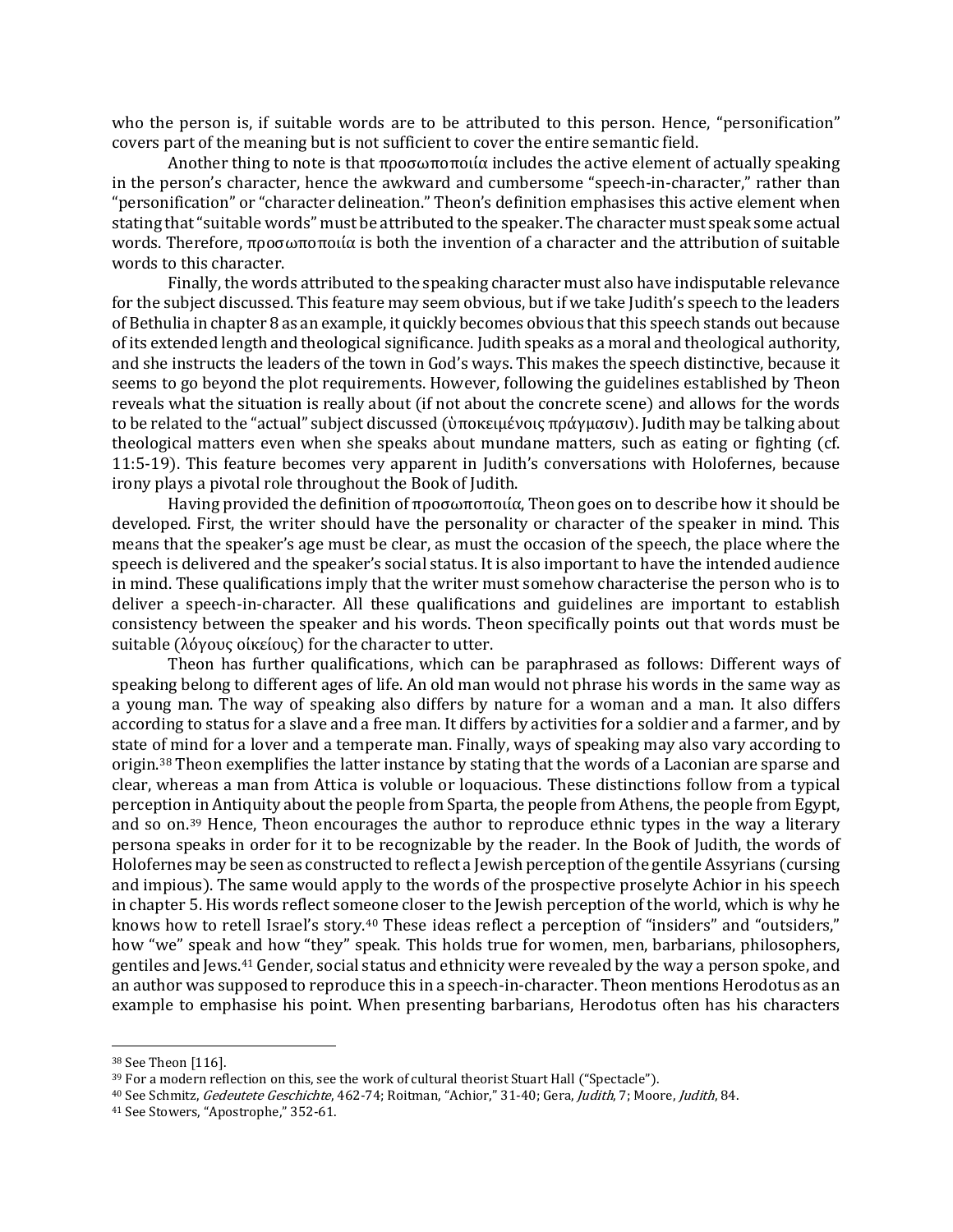speak like barbarians from a Greek point of view.[42](#page-6-0) This is also true of Holofernes, who reveals his "true" personality in 12:11-12, 16-17, 20. In these verses, Holofernes is presented through his words and the author's description as a drunkard and lecher.

Theon makes a further specification, which concerns the places and occasions (τόποις καὶ καιροῖς) where and when words are spoken. Theon states that words spoken in a military camp are different from words spoken by a citizen in the assembly. Similarly, words spoken by a victorious general are different from words spoken by a vanquished people. Both guidelines apply to people, places and occasions in the Book of Judith. Each subject has its appropriate form of expression. It is not enough for an author merely to give voice to a character. There is a proper form of expression for what is being said. Each subject must be treated appropriately. The speaker must speak in a way that fits him and his manner of speech, the time and his lot in life. In order to create a strong and wellcomposed speech-in-character, the words spoken must reveal the person's character and the specific circumstances the person confronts in the actual situation. This also relates to the temporal aspect of a speech-in-character: it should reveal the person's response to the circumstances at different times. This means that the person speaking considers aspects of the past, present and future.

One aspect of a speech-in-character on which Theon does not elaborate, but which may be found in the *Progymnasmata* of Aphthonius,<sup>[43](#page-6-1)</sup> is the classification of speech-in-character into different species or categories. Aphthonius explains that there are three kinds of speech-incharacter.[44](#page-6-2) Some are pathetic, some are ethical and some are mixed. The pathetic primarily expresses emotions (cf. πάθος). This form would characterise the words that Hecuba might have said as Troy lay in ruins. The ethical form primarily expresses a person's characteristic disposition or nature (cf.  $\tilde{\eta}$ θος). This would be exemplified by the words someone from the inland might speak on first seeing the ocean. The mixed version is a combination of the ethical and pathetic, and would characterise the words Achilles might have said as Patroclus lay dead and he was deliberating returning to battle. This deliberation would both reveal his feelings towards his dead friend, and his character or disposition. A final distinction of the speech-in-character concerns whether it is single or double. In the single form, a person speaks to himself in a kind of monologue or soliloquy (καθ' ἑαυτὸν); in the double form, the speech is addressed to another person (πρὸς ἄλλων) and may be part of a dialogue.

#### 3 Engaging with Theon's guidelines in the Book of Judith

With Theon's guidelines in mind, we may turn to the Book of Judith and begin to see how, throughout the story, the characters respond to their circumstances with specific speeches. Indeed, a quick read through the story reveals fourteen occasions (in 16 chapters) on which Nebuchadnezzar, Holofernes, Achior, Uzziah, Judith and others respond to the challenges and trials they encounter with a speech. Once these speeches have been identified, they may be classified and analysed in terms of their conformity to the structure and stylistic suggestions of the *Progymnasmata*. The conformity of the speeches in Judith to Theon's guidelines and stylistic suggestions provides a measure for the literary quality and finesse of the speeches in Judith, and this determines the literary quality of the speeches from an ancient historical perspective.

Most of the character speeches in Judith are mixed and double. This should not come as a surprise when we consider the general allegorical, symbolic or double-layered nature of the text. The person speaking does not speak just for himself as a persona in the story; most of the characters also

<span id="page-6-0"></span><sup>42</sup> See Theon [116].

<span id="page-6-1"></span><sup>43</sup> Aphtonius studied rhetoric with Libanius in Antioch in the second half of the fourth century AD ( Kennedy, Progymnasmata, 89; Butts and Hock, "Chreia Discussion," 211-16).

<span id="page-6-2"></span><sup>44</sup> See Aphtonius in Kennedy, Progymnasmata, 115-17.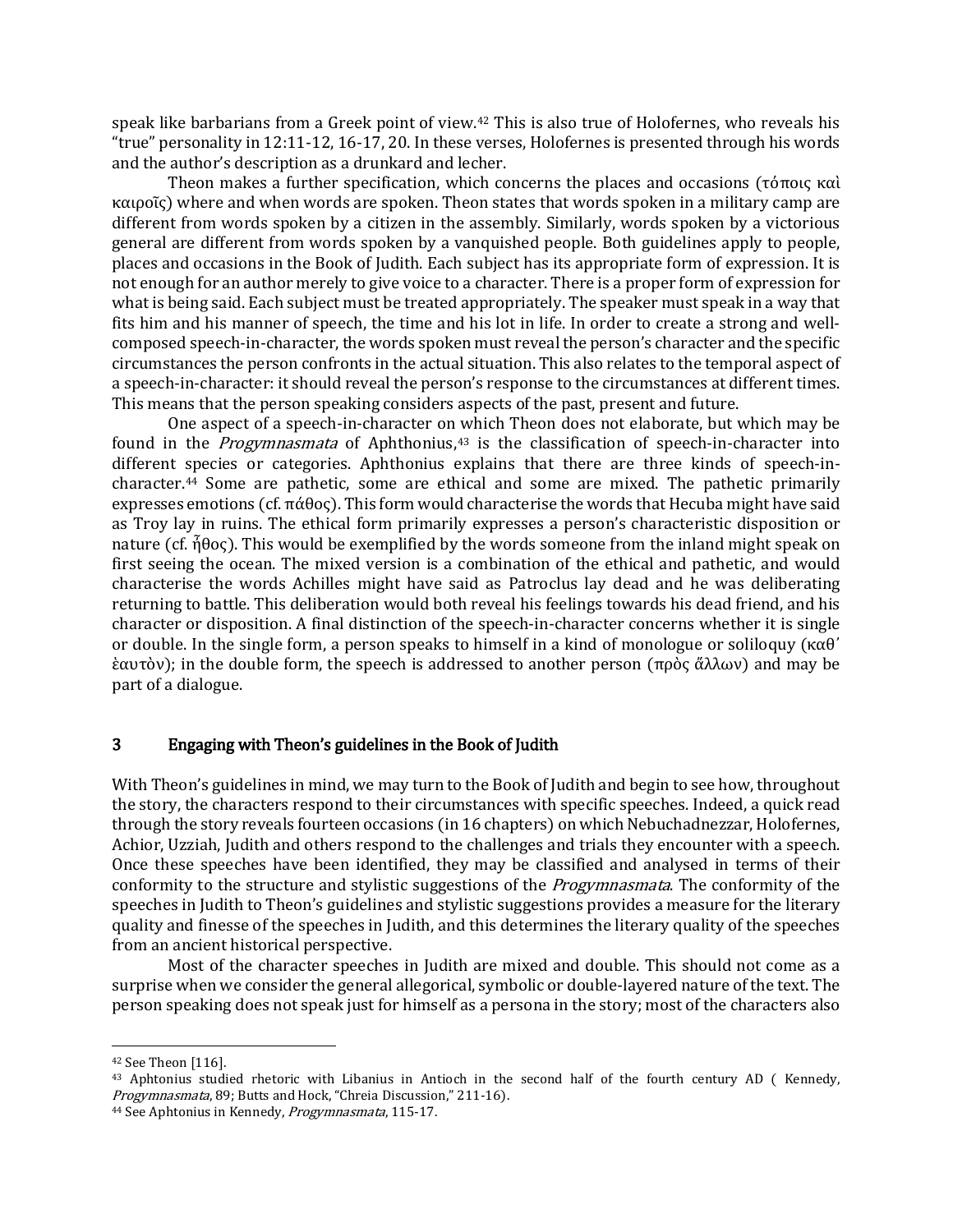represent something more. Judith is not just Judith, a widow from Bethulia; she is also every Jew or "Jewess" (her name is the feminine form of "Jew"), $45$  Holofernes is the archetypal enemy of the Jews, $46$ and Achior is a typical, friendly-minded gentile proselyte (see the rather elaborate and theologically very informed speech in 5:5-21).[47](#page-7-2) Hence, the responses of most of the characters to situations in Judith reflect both a specific person's emotions concerning a certain situation (pathetic) and a typified version of what the person represents in the narrative, thereby representing a certain character, disposition or attitude of this kind of person. This applies to Nebuchadnezzar's speech in 2:5, Achior's speech in 5:5, Holofernes' speeches in 6:2 and 11:2, and Uzziah's speeches in 7:30, 8:28 and 13:18, as much as to Judith's speeches (cf. 8:11; 11:5; 14:1; 16:1).

Even though most of the speeches are double, the author of Judith also presents us with one that is single: Judith's prayer in chapter 9. The text actually states that Judith cries out to the Lord (πρὸς κύριον, 9:2). In a formal sense, this would make the prayer belong to the double category, but immediately before and after her prayer, the text makes it clear that Judith is alone on the rooftop of her house (9:1; 10:1-2). She initiates the prayer without any preceding address from God, and the prayer is not conversational in nature.[48](#page-7-3) The function of the prayer is to reveal Judith's emotions and thoughts as she presents herself to God to "act as" a tool in his hands, but her emotions are also highly stylised ritualised expressions. Furthermore, God does not answer her. This makes her prayer individual rather than part of a dialogue. However, since the formal indication of the speech categorises it as belonging to the double form, it could be argued that it does indeed belong to this category. Nevertheless, based on the function of the speech, it rather serves the purpose of staging Judith's inner thoughts and emotions. The prayer provides an exclusive window into the heroine's ritualised expressions of grief. Hence, Judith's prayer should be categorised as belonging to the single form of a speech-in-character.

According to Theon, it is equally important to portray the character as it is to provide suitable words actually spoken by the literary persona. Judith and Holofernes play large parts in this drama, but minor actors are also carefully described and depicted to make them consistent with their words. Hence, in order to clearly see how the author may have followed guidelines similar to Theon's, we need to identify how the author imagines the characters of his narrative personae.

# 3.1 The characterisation of Judith

Judith is the heroine and protagonist of the Book of Judith. Even though she does not appear in the first part, and does not enter the stage before chapter 8, she is the centre of the story.<sup>[49](#page-7-4)</sup> Judith enters the story accompanied by a very elaborate description of her situation, background, family and character. In 8:1, the author states that"in those days Judith heard [about these things]" (καὶ ἤκουσεν ἐν ἐκείναις ταῖς ἡμέραις Ιουδιθ).[50](#page-7-5) This refers to the conflict between the leaders and the people of Bethulia. But the narrative concerning what Judith hears, and her reaction to it, is suspended and not resumed until 8:9. The direct object of what Judith hears, and how she reacts, does not appear until 8:9.[51](#page-7-6) This becomes the point of departure for her first speech (8:11-27). But by suspending the narrative progression, 8:1 and 8:9 become virtual parentheses that bracket the introduction of Judith.[52](#page-7-7) The narrative suspense is paused in favour of a presentation of Judith that includes her genealogy, background, family and character. This is quite a stroke of genius on the part of the author, and it introduces the main persona of the story to the reader as clearly and vividly as possible,

<span id="page-7-0"></span><sup>45</sup> See Xeravits, "Supplication," 164; Gera, Judith, 11; Levine, "Sacrifice," 208; Moore, Judith, 179.

<span id="page-7-2"></span><span id="page-7-1"></span><sup>&</sup>lt;sup>46</sup> See Corley, "Imitation"; Newman, *Praying*, 121.

<sup>47</sup> See Roitman, "Achior," 31-40; Schmitz, "Funktion der Reden," 221.

<span id="page-7-3"></span><sup>48</sup> See Newman, Praying, 6-7; Schmitz, Gedeutete Geschichte, 157-58.

<span id="page-7-4"></span><sup>49</sup> Gera, Judith, 8, 254.

<span id="page-7-5"></span><sup>50</sup> See Schmitz, Gedeutete Geschichte, 151.

<span id="page-7-6"></span><sup>51</sup> See Gera, Judith, 270.

<span id="page-7-7"></span><sup>52</sup> See Schmitz, Gedeutete Geschichte, 151-52; Gera, Judith, 254-55.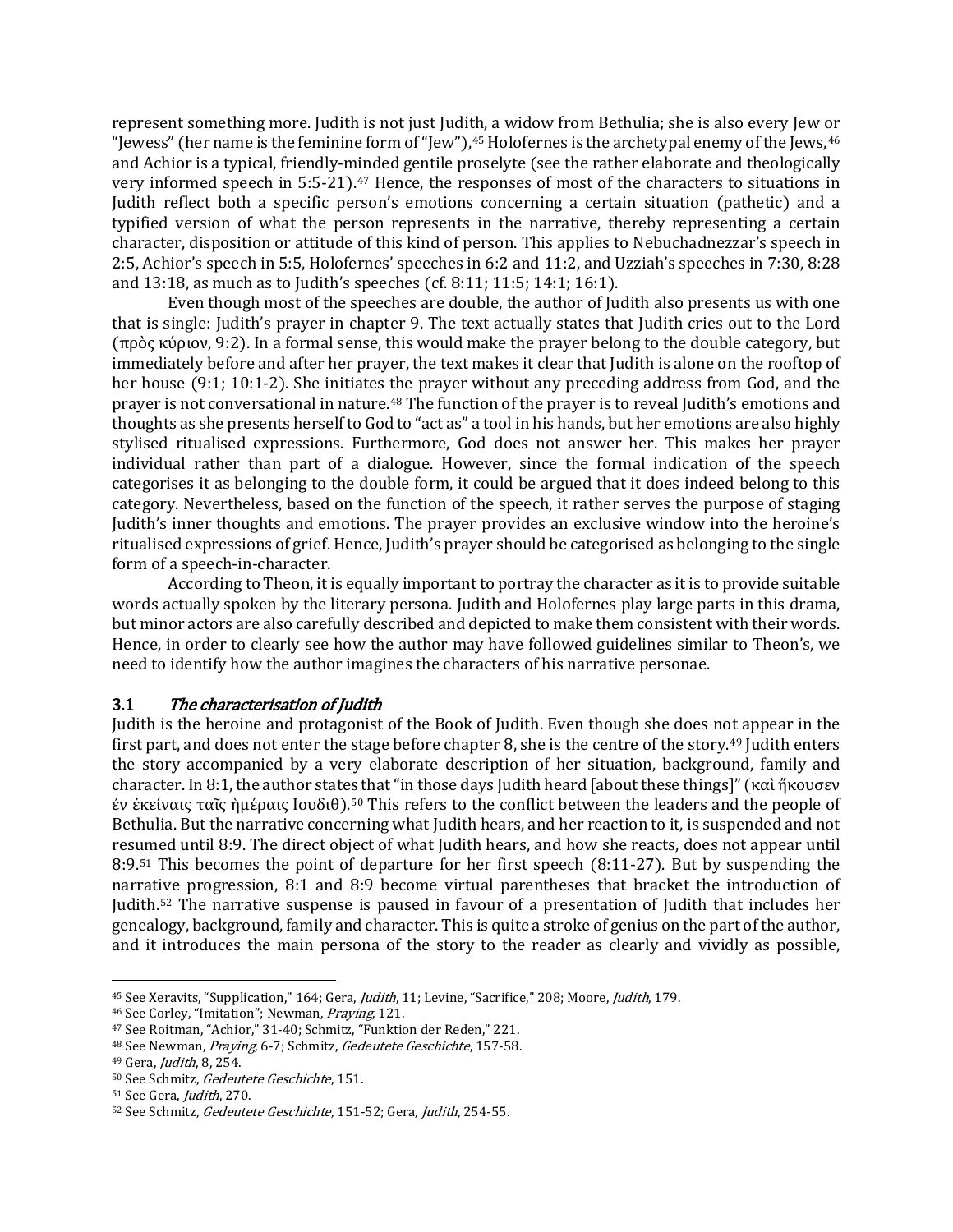immediately before she speaks. This compositional strategy may very well reflect the influence of progymnasmatic rules. In fact, we can see similar presentations of characters in other Greek literature of the period. In the first chapter of *Joseph and Aseneth*, the author presents a comprehensive description of Aseneth, commenting on her genealogy, marital status, age, bodily appearance, ethnic affiliation and her similarity to the Hebrew race and the Hebrew ancestresses Sarah, Rebecca and Rachel despite her Egyptian origin. Similar examples can be found in the Greek romances *Chaereas and Callirhoe* and *Leucippe and Clitophon*.<sup>[53](#page-8-0)</sup> The opening books provide comprehensive descriptions of the protagonists' genealogy, marital status, age and bodily appearance in order to prepare for their speeches and love affairs. Also Plutarch's *Parallel Lives* presents comprehensive descriptions of the genealogy, bodily appearance, public appearance, offices held and main character features of the persons described, which support the speeches they deliver.[54](#page-8-1)

The description of Judith's genealogy underscores her importance in the story, especially as no other biblical woman's genealogy is described in such detail.[55](#page-8-2) The author lists sixteen generations of forefathers and traces her family back to Israel (i.e. Jacob). She is also linked to several of her forefathers who were judges, prophets or priests in Israel (Gideon, Elijah, Merari), and Judith herself embodies similar roles in the narrative. The names of her forefathers also identify different tribes of Israel.[56](#page-8-3) From one perspective, this observation points out the fictitiousness of her lineage, since it would be impossible to have forefathers from different tribes.[57](#page-8-4) From another perspective, it connects Judith to every tribe of Israel. In this way, she becomes an ideal, generic and emblematic Israelite who personifies her name, "Jewess."[58](#page-8-5) From the moment that Judith enters the story, the author makes it clear that she is not a real person. She is a composite and idealised figure who encapsulates all the best of Israel.

The next thing we learn about Judith concerns her age and family circumstances. She was married to a man (Manasseh) from her own tribe but he died, and Judith became a widow.[59](#page-8-6) She is alone, because they had no children. While Manasseh lived, they belonged to the upper strata of society, and he left her gold and silver, men and women slaves, livestock and fields, all of which she retained after his death (8:7).[60](#page-8-7) From a financial perspective, her social position is probably still good when the story takes place, but the fact that she lives a secluded life on the roof of her house, mourning her husband, also identifies her as a vulnerable and unprotected widow.[61](#page-8-8) She remains a widow for the rest of her life, despite receiving many offers of marriage (16:22). In a sense, she remains a widow because she is married to God, just like the nation of Israel. To further emphasise this point, the description of Judith as a widow also serves to introduce the biblical metaphor of vulnerable women who represent weak and unprotected cities or nations[.62](#page-8-9) Thus, Judith exemplifies an endangered city (Bethulia/Jerusalem) and people (the people of Israel). She is the endangered city and people that face a threatening enemy on the doorstep, waiting to attack in both a concrete

<span id="page-8-1"></span><span id="page-8-0"></span><sup>53</sup> Chariton, Chaer. 1.1; Achilles Tatius, Leuc. Clit. 1.3-5; 1.16-17.

<span id="page-8-2"></span><sup>54</sup> Plutarch, Eum. 17; Ant. 84.

<span id="page-8-3"></span><sup>55</sup> See Gera, Judith, 27.

<span id="page-8-4"></span><sup>56</sup> See Gera, 255-58.

<sup>57</sup> See Schmitz, Gedeutete Geschichte, 152; Gera, Judith, 5; Newman, Praying, 121, 149-50; Nickelsburg, "Stories," 48; Moore, Judith, 187-88. Another fictitious element in Judith is the geography of Israel. Joosten, Gera and Caponigro discuss this (Joosten, "Original Language," 203-4; Gera, Judith, 5, 26-44; Caponigro, "Holding the Tale," 53-55). McDowell points to the "historical contradictions" as a sign of the fictitiousness ( $Prayers$ ,  $41-42$ ). Moore discusses the question of historicity (Judith, 38-49).

<span id="page-8-6"></span><span id="page-8-5"></span><sup>58</sup> See Levine, "Sacrifice," 210.

<span id="page-8-7"></span><sup>59</sup> See Schmitz, Gedeutete Geschichte, 153; Moore, Judith, 180; Gera, Judith, 258.

<span id="page-8-8"></span><sup>60</sup> See Joosten, "Original Language," 206-7; Gera, Judith, 267.

<span id="page-8-9"></span><sup>61</sup> See Gera, Judith, 261; Newman, Praying, 145.

<span id="page-8-10"></span><sup>62</sup> See Newman, Praying, 135; Gera, Judith, 99; Levine, "Sacrifice," 209-10.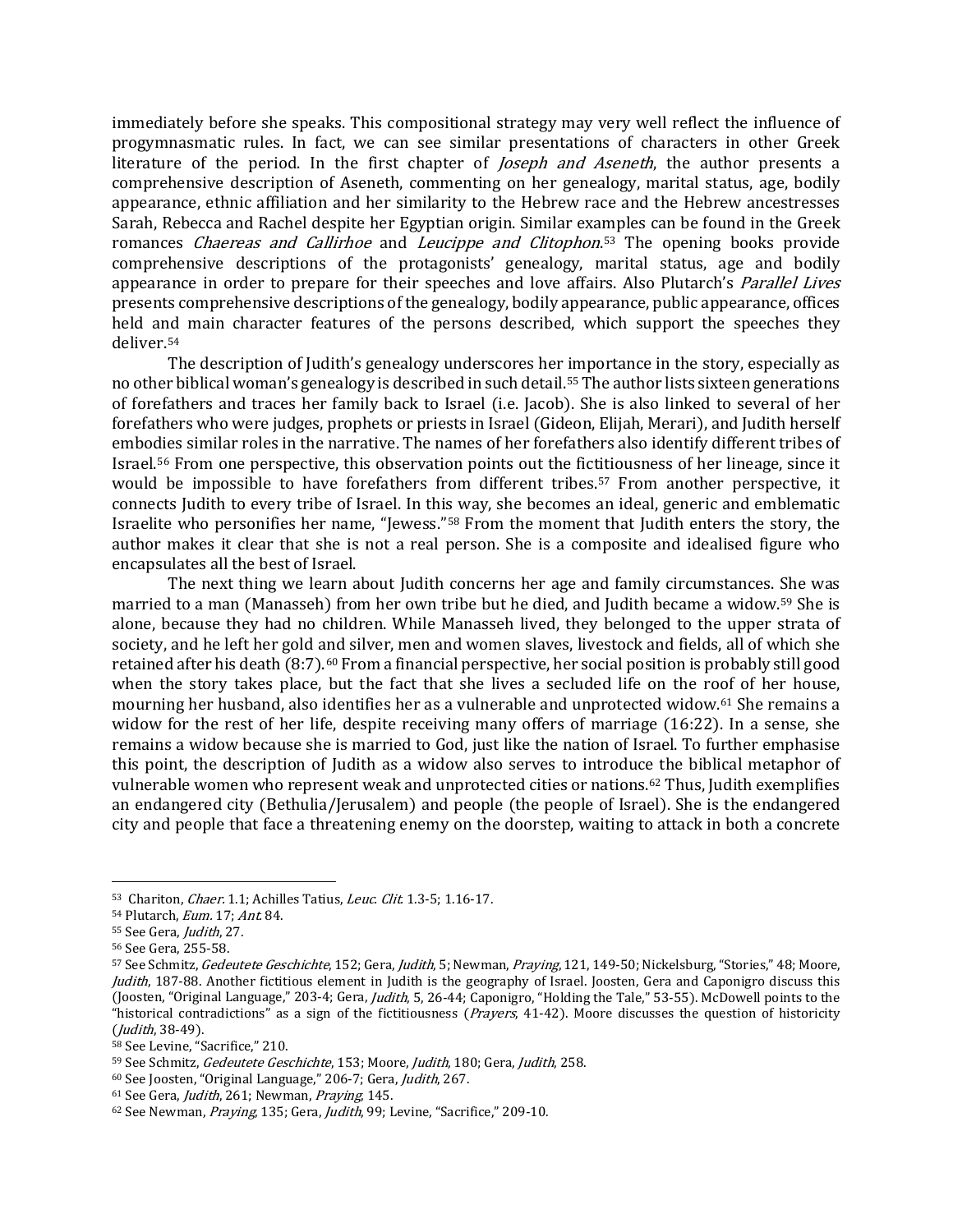sense in the narrative and in a symbolic sense.<sup>[63](#page-8-10)</sup> Judith becomes a metaphorical or typological representation of the faithful wife (cf. Isa 62), but she is not merely weak and vulnerable—passively waiting for the attacking enemy. Her widowed state has the advantage of providing her with the opportunity to take action in the narrative. She is not bound by husband and children but is free to act as a tool in the hands of God.[64](#page-9-0) Her position in life and social status are, again, ideal and generic. She is childless, but she is also the mother of her town and country. She is a widow, but she is married to God. She is vulnerable but becomes violent as a tool in the hands of God.

Another aspect of the description of Judith concerns her religious observance. In this matter, her widowed state also plays a part. The fact that she is, and remains, a widow implies her chastity. She does not take another man, but rather devotes herself entirely to God. She personifies the Godfearing and pious Jew, and her devotion to God is truly impressive.[65](#page-9-1) She mourns her husband deeply (8:4), fasts almost every day, wears widow's garments and lives a withdrawn life on the roof of her house. In 8:8 it says that she "feared God with great devotion" (also cf. 8:29, 31). This is revealed in her prayers and in matters of kashrut; throughout the story she takes great care to eat only kosher food.[66](#page-9-2) She does so even in the Assyrian camp, and she also bathes and prays every night while there (12:7-9). All these features emphasise that she manages to practise her religion and live as a pious and chaste Jew even in the heart of an enemy camp, surrounded by violent, lecherous, fornicating, drunken and impious gentiles (cf. 10:11-12:19). She keeps her faith and practises her religion in a place where it would seem practically impossible to do so. All these features present to us a faithful, pious, chaste, idealised and emblematic Jew.[67](#page-9-3)

One final notable point from the opening characterisation of Judith in chapter 8 concerns her bodily or physical appearance and constitution.<sup>[68](#page-9-4)</sup> In 8:7 it says that "she was beautiful in appearance and very lovely to behold." Her beauty plays an integral part in the story, and her extended periods of fasting have not destroyed her looks.[69](#page-9-5) She is described as beautiful at several points in the story, and her beauty affects the people around her (10:7, 14, 19, 23; 11:21; 12:13; 16:6, 9). Her beauty and gender play major roles in her entrance into the Assyrian camp (10:11-23). It seems obvious that if a man had tried to enter the camp and meet with Holofernes—no matter how handsome he was—he would not have succeeded.[70](#page-9-6) Hence, the author makes sure to present the protagonist of the story as vividly as possible before our eyes: she is a beautiful, pious and observant Jew; she is wealthy, wise, wilful, victorious, and a widowed wonder-woman.<sup>[71](#page-9-7)</sup> What is there not to like!

These elements play a core role in establishing a successful προσωποποιία. Their presentation at this point in the storyline, as a collected block of information presented just before the protagonist first speaks, is a virtual textbook example of what Theon prescribes. The introduction of these elements at this point in the narrative serves to present before our eyes—as a powerful and vivid picture—the character of the narrative persona who speaks. They constitute the background upon which her words will be evaluated as suitable or not. They materialise our hopes for a reversal of fortunes in the low point of the narrative discourse,[72](#page-9-8) and they encapsulate and present the

<sup>63</sup> See Xeravits, "Supplication," 176; Gera, *Judith*, 6; Van Den Eynde, "Crying to God," 228; Brenner, "Introduction," 13.

<span id="page-9-0"></span><sup>64</sup> See Schmitz, Gedeutete Geschichte, 155.

<span id="page-9-1"></span><sup>65</sup> See Schmitz, 154-55; Moore, Judith, 181; Gera, Judith, 106.

<span id="page-9-2"></span><sup>66</sup> See Xeravits, "Supplication," 164; Moore, Judith, 62.

<span id="page-9-3"></span> $67$  See Mason, "Jews, Judaeans," for a discussion concerning the problem of practicing "Judaism" or practicing the Jewish religion in Antiquity.

<span id="page-9-4"></span><sup>68</sup> See Gera, Judith, 267; Moore, Judith, 181-86.

<span id="page-9-5"></span><sup>69</sup> For similar descriptions, see parallels in Daniel (Dan 1:4-15), Rachel (Gen 29:17) and Joseph (Gen 39:6).

<span id="page-9-6"></span><sup>70</sup> See Gera, Judith, 99; Moore, Judith, 185.

<span id="page-9-7"></span><sup>71</sup> See Beentjes, "Bethulia Crying," 241-42; Craven, "Book of Judith," 187; Gera, Judith, 6; Moore, Judith, 64.

<span id="page-9-8"></span><sup>72</sup> Judith shares (or mimics) the reversal of fortunes with Isaiah: the haughty and arrogant will be brought down; the lowly and humble will be exalted (cf. Isa 2:11-17; 5:15; 10:12; see Newman, Praying, 145). Schmitz analyses the entire Book of Judith according to the "Spannungsbogen der Reden und Gebete," which generates the reversals of the plot. She states: "Der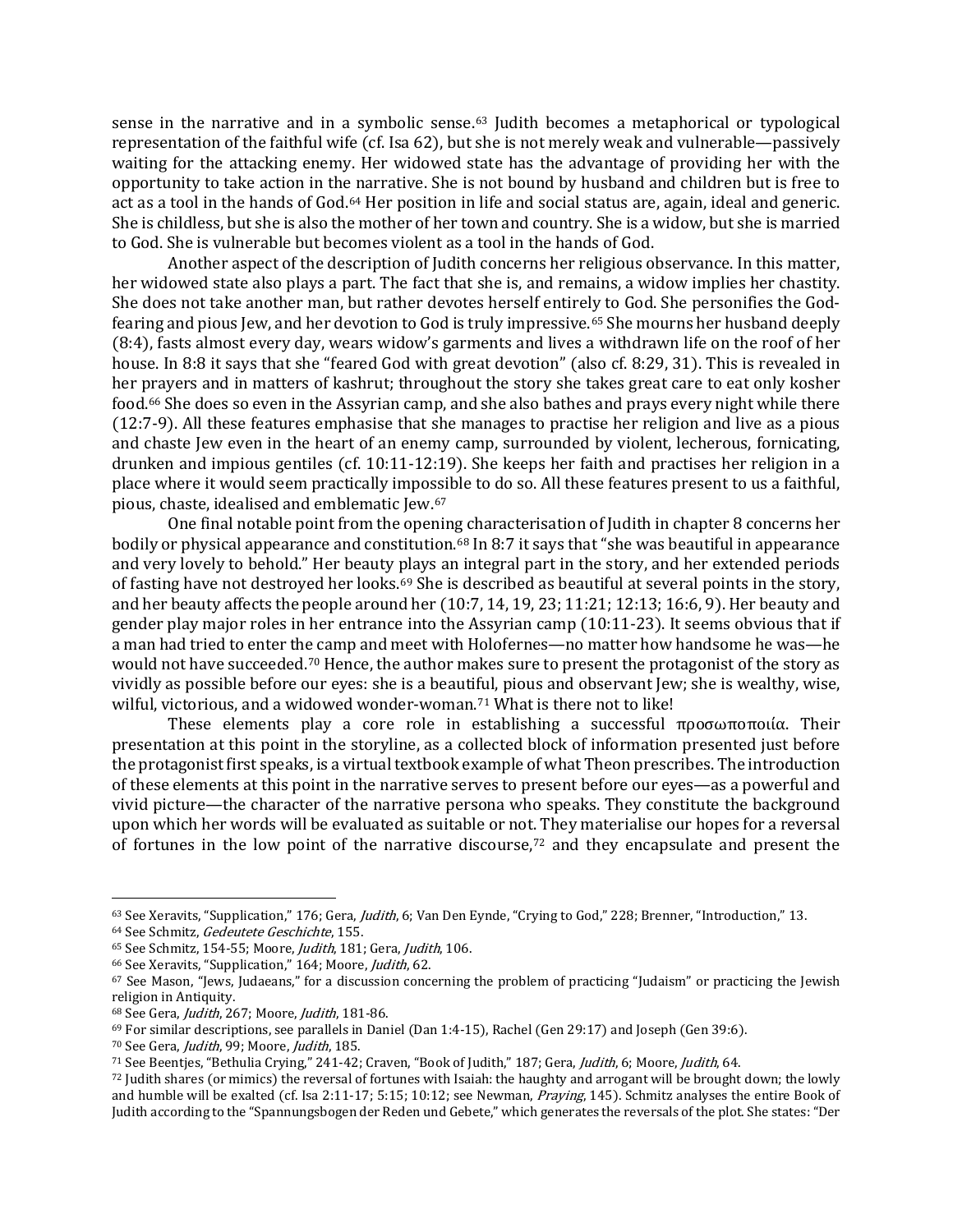protagonist to the reader. As the story further unfolds, her intellectual capacities are also revealed, just like her sexual-seductive power, capacity for violence and political propensities.

# 4 Judith's Prayer (9:2-14)

Judith is a woman of many words, and her speeches shape her persona as do her deeds. The speeches are very important in the work, both in establishing the characters and for the sake of the plot, and the author has constructed them to identify significant turning points.[73](#page-10-0) Additionally, Judith is the character in the story with the lion's share of the speeches. This is not mere chance: it specifically reveals the theological significance of the pronouncements where Judith serves as mouthpiece for the author's theology.[74](#page-10-1) As the protagonist of the story, she intercedes for her people in words as well as deeds, and she represents the faith of the ideal Jew.

For Judith's speech or prayer in chapter 9 to conform to the guidelines provided by Theon in the *Progymnasmata* or guidelines similar to Theon's, it must be possible to trace or observe such guidelines at work in the speech. Some sort of cluster of dependable or interrelated terms must be present. If several of Theon's guidelines are evident in the text, it is plausible that the author of Judith composed the text with an awareness of guidelines similar to those found in Theon. If several of these guidelines can be identified in the speech, they will serve—jointly—as a critical mass that strongly suggests that the author composed his text in accordance with such guidelines.[75](#page-10-2)

### 4.1. Concerning the temporal aspects of the speech

Judith's prayer may be divided into minor parts according to a variety of criteria.<sup>[76](#page-10-3)</sup> In order to check the prayer against the progymnasmatic rules, one division should address the temporal aspects.<sup>[77](#page-10-4)</sup> This division may be presented as: 9:2-6 (past); 9:7 (present); and 9:8-14 (future). The first part of the prayer (9:2-6) is primarily concerned with recounting the events of Genesis 34 (the rape of Dinah and the revenge of her brothers on the Shechemites).[78](#page-10-5) These verses address God's actions in the past. The verbs are presented in aorist indicative with a clear past tense. In 9:7 the perspective changes, and the author accentuates this change by using ἰδοὺ ('Look' or 'Behold'). Judith turns to the present circumstances and explains the power of the Assyrians. She explains what the situation is like now—in the present—and says that the Assyrians are ready to attack, waiting outside the city with their horses and riders (9:7), and their presence is what forces Judith to act. In 9:8-14, the perspective changes to the future. The verbs primarily appear in aorist imperative. The use of this form is understood as a request more than a demand, as Judith's hopes for the future or a call to action.[79](#page-10-6) Judith cries out to God, asking him to break the Assyrians' strength and bring down their

Höhepunkt dieses Spannungsbogens liegt in der Rede Judiths in Jdt 8 und ihrem Gebet in Jdt 9" ("Funktion der Reden," 226).

<span id="page-10-0"></span><sup>73</sup> See Schmitz, Gedeutete Geschichte, 151.

<span id="page-10-1"></span><sup>74</sup> Moore, Judith, 37, 60.

<span id="page-10-2"></span><sup>75</sup> Xeravits designated 9:2-14 on formal grounds as a prayer or supplication and wrote that "formally, the prayer reminds the psalms of lament" ("Supplication," 161-62). However, the advantage of using as a point of departure Theon's guidelines concerning the composition of speeches in narrative or prose works lies in the *institutionally* rooted connection of these guidelines to the ancient Greco-Roman literate education and, hence, the close connection of these guidelines to ancient discourses on literary theory (see Russell and Winterbottom, *Ancient Literary Criticism*). This connection validates any conclusions regarding the literary quality and style of the speeches, and may (eventually) bleed into the discussion about the compositional language of the work.

<span id="page-10-3"></span><sup>76</sup> See Gera, Judith, 297; Newman, Praying, 123; Schmitz, Gedeutete Geschichte, 235; Xeravits, "Supplication," 162; Van Den Eynde, "Crying to God," 221. Moore (*Judith*, 189-90) makes divisions in his translation.

<span id="page-10-4"></span><sup>77</sup> Van den Eynde also divides the prayer according to temporal aspects, but merely finds past (9:2-4) and present (9:5-14) aspects. I suggest there is also a future aspect (9:8-14), see above.

<span id="page-10-5"></span><sup>&</sup>lt;sup>78</sup> For an analysis of the relation of the Genesis passage to Judith, see Newman, *Praying*, 123-38.

<span id="page-10-6"></span><sup>79</sup> See Newman, Praying, 123.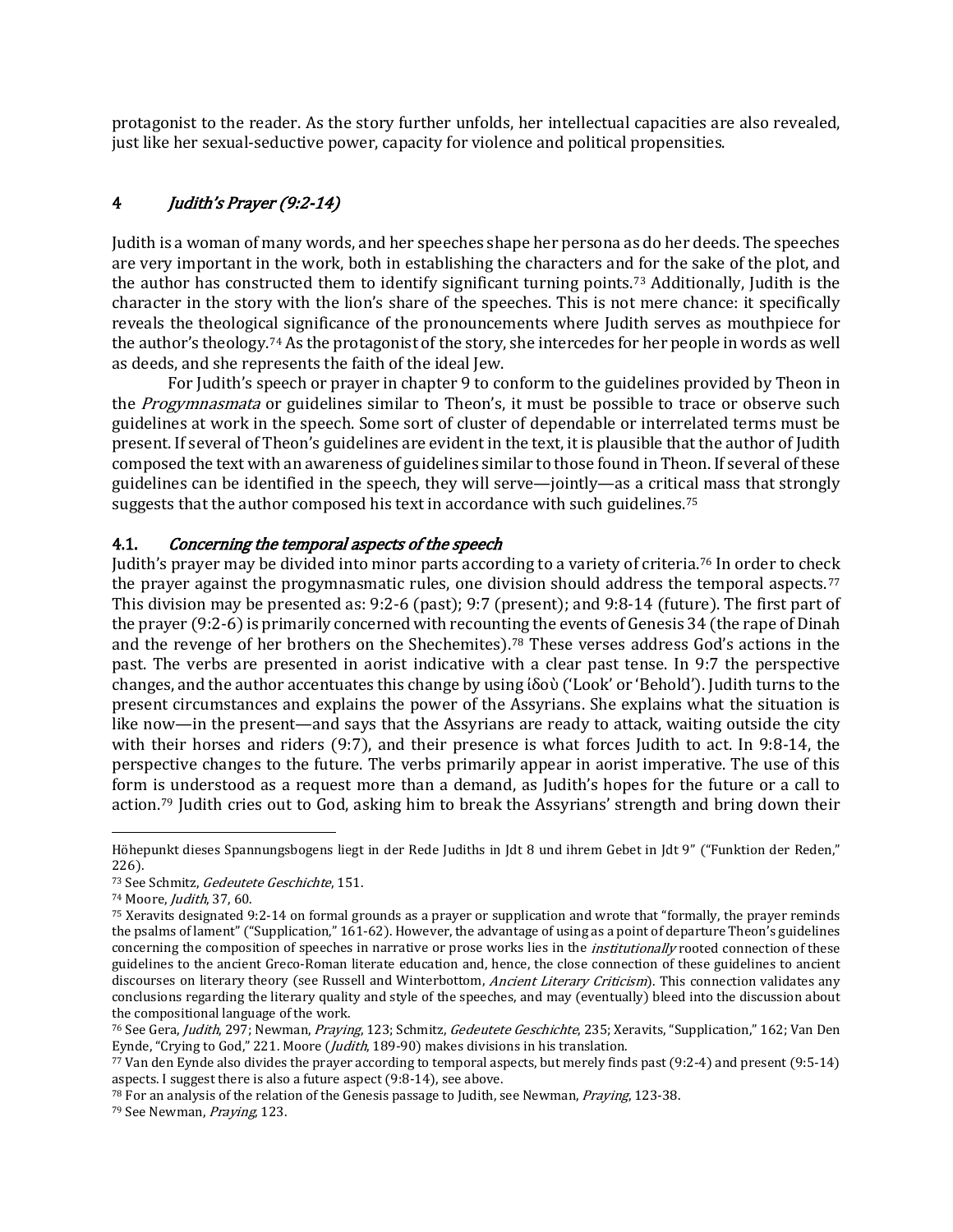power (9:8). She acts in the hope that God will redeem his promises to his people and remain loyal to them.

### 4.2 Concerning the circumstances to which Judith reacts

The immediate situation to which Judith reacts follows from her conversation with the leaders of Bethulia. She reveals to the leaders some of her intentions to act on behalf of the city as a tool of God. She tells them in 8:32 that she is about to do something that will be passed down through all generations of their descendants, and that God will deliver Israel by her hand. She receives the support of the leaders, who describe her as speaking from a true heart (8:28), as wise (8:29) and as respected by all people (8:29). Before they leave, Uzziah and the leaders tell her to go in peace, and they hope that the Lord will guide her to take vengeance on their enemies. The entire speech or prayer follows as a response to this situation. But Judith also reacts to the broader circumstances, which concern the situation in Bethulia.<sup>[80](#page-11-0)</sup> The town (with the leaders in front) is about to surrender to the Assyrian enemy. The people are suffering from thirst, and they have given up hope. Similarly, the leaders have given up hope. They have given God a five-day ultimatum to intervene in their situation. But it does not seem as though they consider it a real possibility that God will intervene (cf. 7:30-31). So, Judith reacts to the situation in the town, and the actions of the leaders, as a kind of protest. Defying the people and leaders of Bethulia, she does not give up, and she does not merely wait for the enemy to attack. Instead, she has faith and hope in God; faith in God that he has not forgotten his people, and hope that he will not leave them to their own devices, but will intercede. She prays to God to make her strong (9:9), strike down the enemy through her deceit (9:10) and make her deceitful words wound and bruise the enemy (9:13).

Judith reacts to the circumstances by crying out to God in a loud voice (9:1). This expresses her desperation and devotion to God in response to the circumstances and presents her as consecrating or dedicating herself to God.[81](#page-11-1) The fact that she puts ashes on her head supports this observation. Putting ashes on your head was a typical Jewish way of expressing grief.[82](#page-11-2) In a religious sense, it may also express penitence, abasement or subjugation (Isa 58:5; Lam 3:16; Dan 9:3). Judith takes advantage of this kind of expression in order to frame her response to the situation she faces. This is shown through her expressions in 9:4 ("O God, my God, hear me also, a widow") and in 9:12 ("Please, please, God of my father, God of the heritage of Israel, Lord of heaven and earth, Creator of the waters, King of all your creation, hear my prayer!").

Judith's reaction is primarily strong and powerful, because she is about to take action, but it is also a reaction filled with despair. She is desperate on behalf of the town and the leaders.<sup>[83](#page-11-3)</sup> Because of the lack of water, the children of Bethulia are listless, the women are faint from thirst, and the young men collapse in the streets and gateways (7:22). But Judith does not pray for rain to fill the cisterns. Her scope is greater.[84](#page-11-4) She prays for revenge on the enemies of Israel, and she invokes God as the protector of the weak and the master of creation (9:5-6, 12). Even in this desperate situation, she prays to God to intervene and reverse the situation with regard to the enemy, not just the lack of rain. She gambles her ascetic life as a lonely widow in a tent on the top of her roof, and her situation as a pious "Jewess" lends itself to the symbolic acts that accompany a prayer of distress.

# 4.3 Concerning the place and time of Judith's speech

 $\overline{a}$ 

<span id="page-11-3"></span>83 See Gera, *Judith*, 311.

<span id="page-11-0"></span><sup>80</sup> See Schmitz, Gedeutete Geschichte, 156.

<span id="page-11-1"></span><sup>81</sup> See Gera, Judith, 301-4.

<span id="page-11-2"></span><sup>82</sup> For similar ways of expressing grief, see 2 Sam 13:19; Job 2:12; Lam 2:10, and the comments by Beentjes ("Bethulia Crying," 233) and Schmitz (Gedeutete Geschichte, 223). See also Olyan, Biblical Mourning; Olyan, Ritual Violence.

<span id="page-11-4"></span><sup>84</sup> See Beentjes, "Bethulia Crying," 239; Gera, Judith, 297.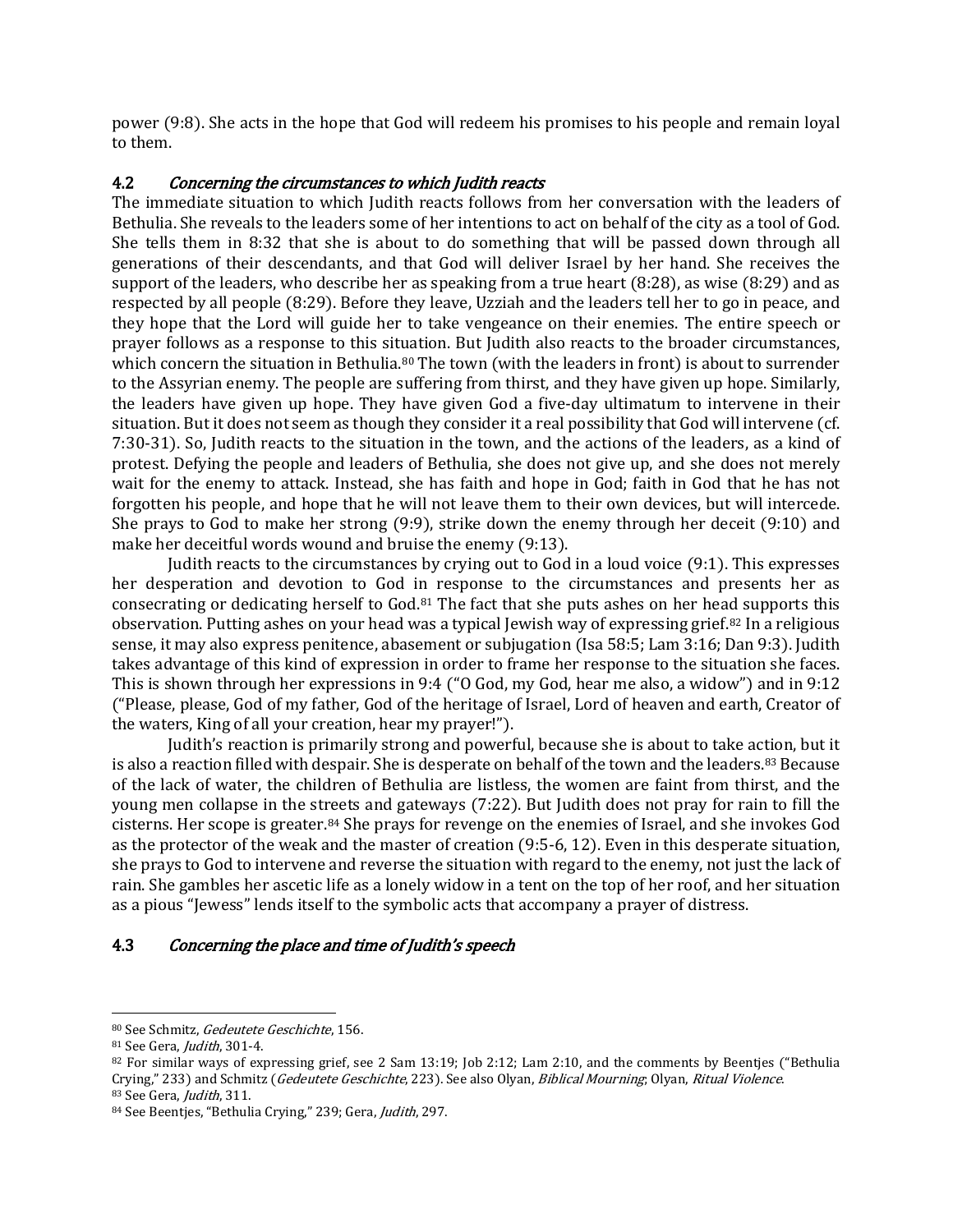Judith utters her prayer in her tent on the roof of her house. This location carries more meaning than meets the eye, and it also serves a symbolic and ironic function.[85](#page-12-0) The rooftop is located closer to heaven than the ground. This positions Judith closer to God. The tent on the roof recalls Moses and the tabernacle (cf. Exod 25:9). Additionally, the story of Judith generally re-enacts the deliverance story of Exodus, with Moses as the leading persona. This presents Judith as another Moses—the ideal leader of Israel, who combines prophetic, priestly and regal features in one person.<sup>86</sup> Thus, Judith becomes a female Moses with a privileged connection to God, and the rooftop reveals an all-Israelite significance.<sup>[87](#page-12-2)</sup>

The rooftop also invokes associations to the temple in Jerusalem.<sup>[88](#page-12-3)</sup> The way Judith prays on the rooftop parallels the way the people of Jerusalem pray as described in 4:11 ("And all the Israelite men, women, and children living at Jerusalem prostrated themselves before the temple and put ashes on their heads and spread out their sackcloth before the Lord."). This situates the rooftop and the temple in Jerusalem on par as ideal places for prayer, but it also strikes a clear ironic tone running through the entire Book of Judith. Additionally, Judith speaks at the very hour when the evening incense is offered at the temple in Jerusalem (9:1) (cf. Ezra 9:5; Dan 9:20-21).[89](#page-12-4) In a way, when Judith utters her prayer on the rooftop, she speaks as though she were in the temple in Jerusalem, and this is the function of the tent on the rooftop. She speaks as a priest in the temple who intercedes on behalf of the people, and her prayer serves an emblematic function with all-Israelite significance, but also provides a tongue-in-cheek reference with ironic overtones.[90](#page-12-5)

# 4.4 Concerning Judith's social position, her nature as a woman and her age

Judith's prayer reveals that she is a widow (9:4) and a woman (9:10). The prayer also reveals something about her intellectual capacities, because she is very well-versed in the history of Israel (9:2-4) and Jewish theology (9:5-7, 11-12, 14), as revealed when she reprimands the town leaders in her speech in chapter 8.[91](#page-12-6) This may indirectly indicate her social position. The fact that she displays such theological knowledge in her speech gives the impression that she is a woman of some means. Although indirect, this observation corresponds to the general description of Judith presented in 8:1- 8.

# 4.5 Concerning Judith's state of mind and ethnic identity

Judith's prayer demonstrates her state of mind to the reader and encompasses different feelings. For one thing, Judith speaks as a person who wants revenge. The city is in a state of despair, and the inhabitants are desperate to get water in order to survive (cf. 7:20-22). Judith incorporates this feeling of desperation as a ritualised expression of grief, and it feeds a desire for retributive justice or revenge. The first part of the prayer (9:2-6) recounts the story of the rape of Dinah and the revenge of her brothers on the Shechemites.[92](#page-12-7) Judith internalises the revenge motif and takes it upon herself—with the help of God—to act similarly. In 9:2, when she narrates the story of Dinah, she speaks of her own ancestor, Simeon. She explains that God put a sword in his hand to take revenge on the strangers. In her own story, Judith "becomes" Simeon, because she will take revenge on the Assyrian enemy. God will place a sword in her hand as well (13:6), and she will enact God's retributive justice. In this way, the revenge motif reveals her state of mind. But her speech also reveals other emotions. She puts her faith in God and hopes that God will fulfil, through her, the task

<span id="page-12-0"></span><sup>85</sup> See Schmitz, Gedeutete Geschichte, 157-58, 223-32; Moore, Judith, 190; Gera, Judith, 302-3.

<span id="page-12-1"></span><sup>86</sup> See Xeravits, "Supplication," 172-73; Newman, Praying, 149; Van Henten, "Alternative Leader," 238-45.

<span id="page-12-2"></span> $87$  For a similar conclusion regarding a universal Israelite meaning, see Xeravits, "Supplication," 162; Newman, *Praying*, 135.

<span id="page-12-3"></span><sup>88</sup> See Schmitz, Gedeutete Geschichte, 223; Gera, Judith, 302.

<span id="page-12-4"></span><sup>89</sup> See Beentjes, "Bethulia Crying," 249-50.

<span id="page-12-5"></span><sup>90</sup> See Newman, Praying, 135.

<span id="page-12-6"></span><sup>91</sup> See Schmitz, "Funktion der Reden," 227-28; Gera, Judith, 311.

<span id="page-12-7"></span><sup>92</sup> See Xeravits, "Supplication," 165.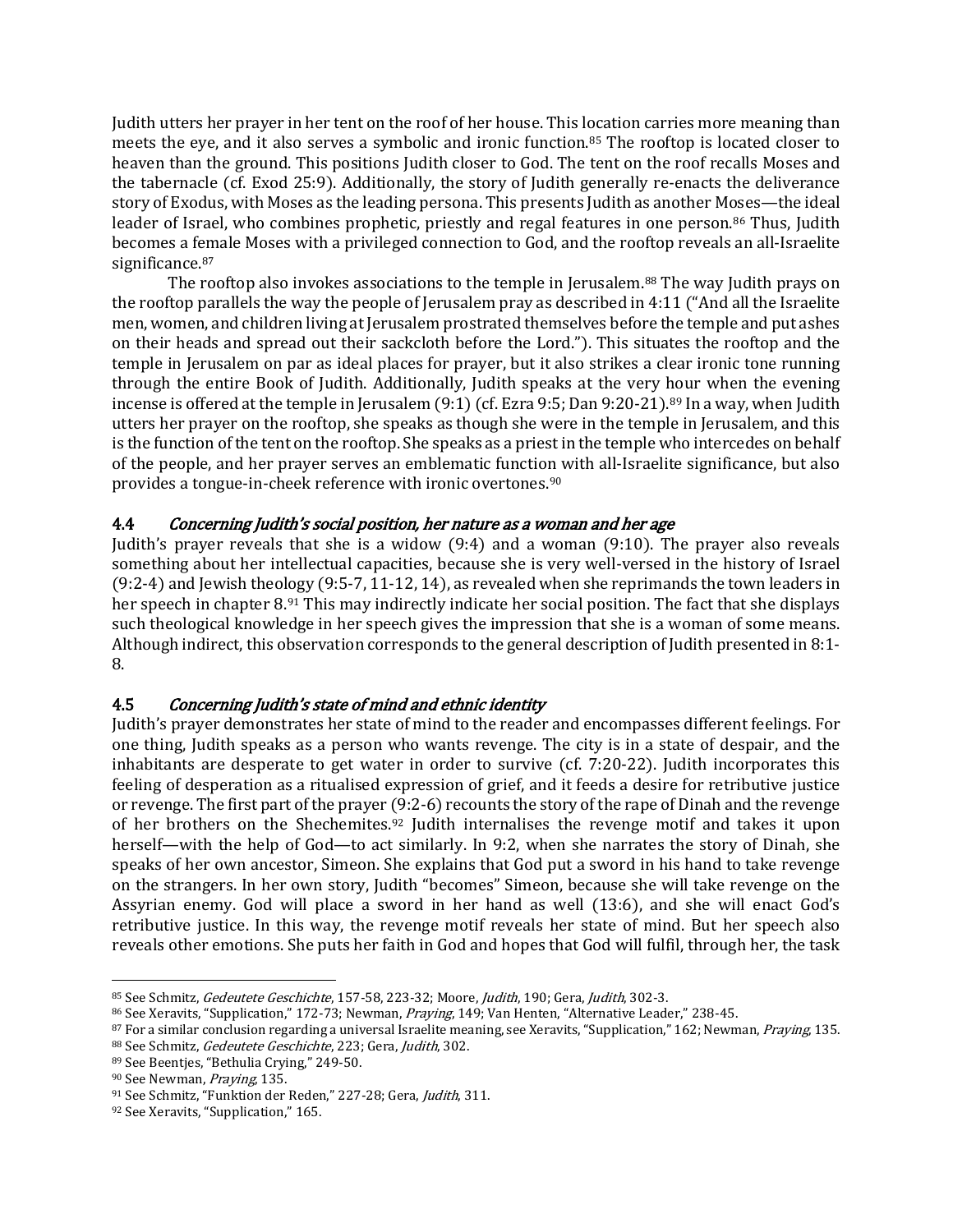that she has taken upon herself to enact. This presents to us the development of her emotional state, from despair to desire for revenge, to faith and hope. Her emotions become ritualised expressions re-enacting the emotions of her ancestral tradition.

Every word Judith speaks throughout the entire Book of Judith emanates Judaism.[93](#page-13-0) In fact, the entire book reads as a palimpsest of quotations, stories and allusions from the LXX.[94](#page-13-1) It appears obvious that her speech in chapter 9 reveals her ethnic identity. In her prayer, she retells part of Israel's history (9:2-4). She also exhibits thorough knowledge of Jewish theology, such as retributive justice, God as omnipotent and omniscient, and the centrality of the temple and Jerusalem.[95](#page-13-2) In 9:11- 12, she explicitly echoes Moses' and the Israelites' Song of the Sea in Exod 15:2 in such a way that the Greek words in Judith occur in exactly the same order as in the LXX of Exod 15:2 (βοηθός, σκεπαστής, σωτήρ).[96](#page-13-3) Hence, everything in Judith—including her speech in chapter 9—displays her ethnic identity, and her literary persona materialises the religio-ethnic identity of a faithful Jew.

# 4.6 Considering the specific type of προσωποποιία in chapter 9

Judith's prayer in chapter 9 should be considered the type of single προσωποποιία. But is it the ethical, pathetic or mixed type? For one thing, Judith reacts emotionally to the situation she confronts. This makes the προσωποποιία the pathetic type. The entire prayer may be seen as one long, emotional outburst. The emotions revealed in the prayer comprise supplication (9:4), awe (9:5-6), fear (9:7), revenge (9:8-9) and hope (9:8-14). Thus, Judith's situation may resemble that of Hecuba and the words she spoke as Troy lay in ruins. Both women show equal signs of fear, desperation, sorrow, anger, and revenge. But Judith's speech also reveals something about her character. She is not constrained by her feelings; she looks beyond them to find possible actions and solutions to approach the situation. She musters her feelings and responds to the situation in a manner consistent with her character and religious habitus. She trusts in God and calls upon him to use her as a tool. Thus, her situation may resemble that of Achilles as he deliberated a return to the battle when Patroclus lay dead. Like Achilles, Judith's character demands that she take action and respond appropriately to a desperate and distressing situation. These elements unite to make Judith's speech in chapter 9 a combination of the ethical and pathetic types of προσωποποιία. Her speech should be considered a mixed προσωποποιία, because it presents us with both her feelings and her character.

# 4.7 Concerning the way Judith speaks—as a victorious general or a vanquished people

Judith speaks from a position of fear and despair, but her words express hope and trust. This means that she speaks—in faith—as a conquering and victorious general. She does not give in to her feelings of despair but trusts in God to bring victory. This fine shading of hope for something that has not yet come to pass is reflected perfectly in the retelling of the story of Dinah (9:2-4), combined with the realities and pragmatism of the impending enemy attack (9:7), and the hopeful proclamation of a future victory (9:8-10). Hence, Judith does not speak vulgarly about great things, loftily about small things or rashly about shameful things. She speaks in a way that appropriately corresponds to her actual situation and reflects her character and narrative persona. Her words match her wise and pious character and her courage in the way she trusts in God.

As a whole, the cluster of rhetorical features make it very probable that the author of the Book of Judith composed the speech in chapter 9 (and the other speeches) according to guidelines similar to those known from Theon's *Progymnasmata*. However, before a conclusion, another argument should be presented concerning a third point of comparison for Judith's speech. This will shed further light on the author's rhetorical skills.

<span id="page-13-0"></span><sup>93</sup> Moore, Judith, 31.

<span id="page-13-1"></span><sup>94</sup> See Gera, *Judith*, 5, 11.

<span id="page-13-2"></span><sup>95</sup> See Beentjes, "Bethulia Crying," 240-41.

<span id="page-13-3"></span><sup>96</sup> See Moore, Judith, 193; Xeravits, "Supplication," 174; Schmitz, Gedeutete Geschichte, 280-89; Gera, Judith, 45; McDowell, Prayers, 49.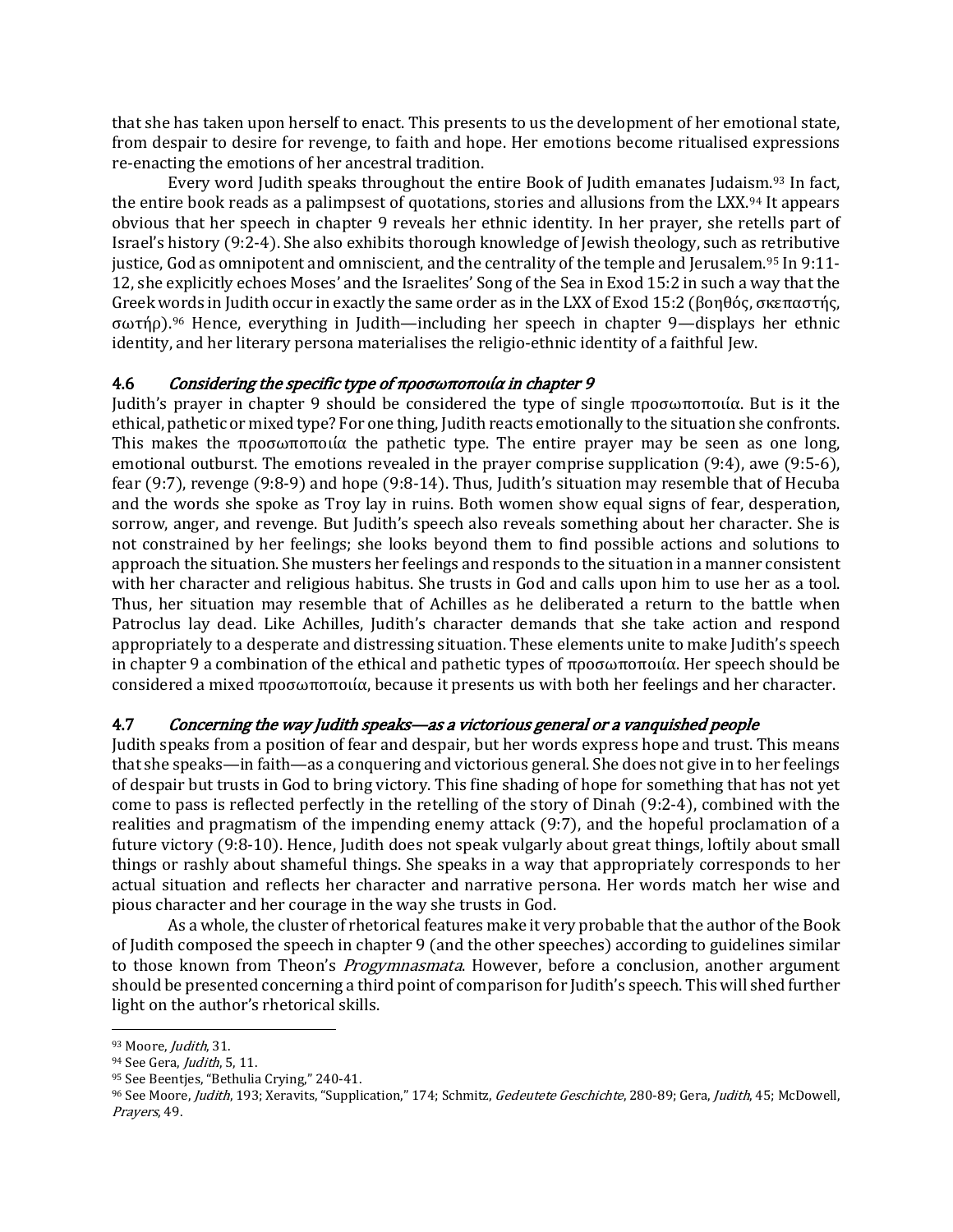### 5 A third point of comparison

In order to avoid merely looking at Theon's literary guidelines and attempting to trace their usage in the Book of Judith, a third point of comparison can be brought in to strengthen the analysis.<sup>[97](#page-14-0)</sup> This third point of comparison will provide a methodological assurance against reading Theon's guidelines "into" the Book of Judith as a sort of rigged "proof finding." It will also serve as a foil upon which to perceive the literary quality of Judith's prayer as achieved by the author. Hence, the third point of comparison serves to highlight the probability that the author of Judith actually did compose Judith's prayer in chapter 9 (and the other speeches) according to literary guidelines similar to those found in Theon.

Scholars generally agree that the author of Judith relies on and re-works three prayers as literary source material for Judith's prayer in chapter 9.[98](#page-14-1) The primary literary source in terms of structure, content and theology is 2 Kgs 19:15-19 (= Isa 37:16-20). The secondary sources are 2 Chr 14:10, and 2 Chr 20:5-12. The prayer from 2 Kgs 19 is Hezekiah's prayer when threatened by Sennacherib during the Assyrian siege of Jerusalem; the prayer from 2 Chr 14 is Asa's plea when confronted by Zerah and the Ethiopian forces; the prayer from 2 Chr 20 is Jehoshaphat's petition when facing a coalition of enemies. In 2 Kgs 19, Hezekiah addresses God as "enthroned above the cherubim, you are God, you alone, of all the kingdoms of the earth; you have made heaven and earth." Hezekiah prays that God will save them "so that all the kingdoms of the earth may know that you, O Lord, are God alone" (2 Kgs 19:19). When facing the approaching enemy from Ammon, Moab and Mount Seir, Jehoshaphat explains in 2 Chr 20:9 that they "will stand before this house, and before you, for your name is in this house, and cry to you in our distress, and you will hear and save." Jehoshaphat also includes in his prayer elements of Israel's history such as God's deeds when he drove out the inhabitants of the land before his people (2 Chr 20:9).

From these observations, it should be apparent that the theme, content, structure, theology, and literary setting of the biblical source material serve as inspiration for the author of Judith.[99](#page-14-2) Scholars have often affirmed that Judith exhibits a wealth or symphony of biblical allusions reminiscent of Midrashic embroidery[.100](#page-14-3) The Old Testament prayers all contain a plea for help in a situation of distress when faced by an approaching enemy, and the prayers roughly share the same kind of description of the enemy.<sup>101</sup> They also include a characterisation of God in which his power and exclusive rule are proclaimed, and he is presented as the creator of heaven and earth. In a similar way, Judith's prayer exhibits these features and descriptions. Thus, it is plain to see how these prayers serve as literary precursors or intertextual references for the author of Judith.

However, Judith's prayer also differentiates itself from the biblical source material, standing out as a far more elaborate and rhetorically refined prayer than its precursors. This feature can be

<span id="page-14-0"></span> $97$  For the theoretical background of this claim, see Smith, *Drudgery Divine*, 51.

<span id="page-14-1"></span><sup>98</sup> See Gera, Judith, 298. See also Newman, Praying, 118, and Schmitz, Gedeutete Geschichte, 241-89, who furthermore point to the importance of Gen 34 and Exod 15:1-8 as literary underpinnings of, or allusions to, the prayer. Van Henten forgoes reading Jael's killing of Sisera (Judg 4-5) as the obvious biblical intertext to Jdt 7-13, turning instead to Exod 17; Num 20; and Deut 33:8-11 ("Alternative Leader," 232-38). Unlike Van Henten, White and McDowell explore the connection to Judg 4-5 (White, "Judith as Heroine"; McDowell, Prayers, 43, 45).

<span id="page-14-2"></span><sup>99</sup> See Newman, Praying, 139; Schmitz, Gedeutete Geschichte, 315-16.

<span id="page-14-3"></span><sup>100</sup> See Joosten, "Original Language," 199; Gera, Judith, 45; Newman, Praying, 124.

<span id="page-14-4"></span><sup>&</sup>lt;sup>101</sup> See the wording of 2 Kgs 19:16 describing Sennacherib's intent to "mock the living God" (όνειδίζειν θεὸν ζῶντα). This is similar to Jdt 9:7-9, which speaks of the Assyrians pride, boasting and trusting in their arms and horses (ἰδοὺ γὰρ Ἀσσύριοι ἐπληθύνθησαν ἐν δυνάμει αὐτῶν ὑψώθησαν ἐφ᾽ ἵππῳ καὶ ἀναβάτῃ ἐγαυρίασαν ἐν βραχίονι πεζῶν ἤλπισαν ἐν ἀσπίδι καὶ ἐν γαίσῳ καὶ τόξῳ καὶ σφενδόνῃ). Both prayers also assert the reason for God to intervene in the situation as concerning the greater divine glory, and that the nations should know that YHWH alone is God (cf. Newman, Praying, 140). For similar observations on God's sovereignty, see Van Den Eynde, "Crying to God," 226, 230.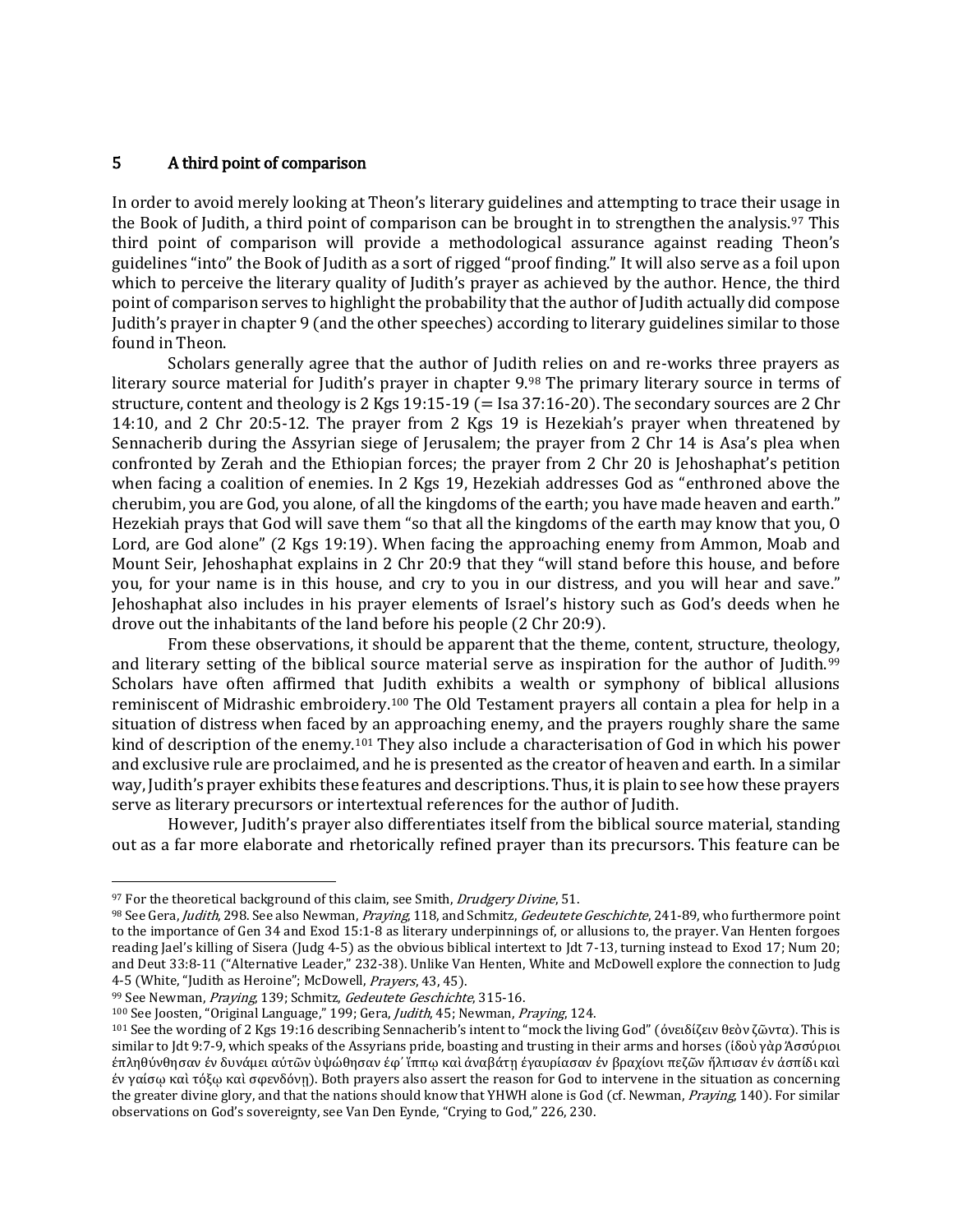explained by the inference that the author of Judith has re-worked the prayers into his own composition, but also elaborated and expanded on the biblical source material.[102](#page-15-0) This may not in itself indicate anything significant about the author's training in progymnasmatic exercises, but in combination with Theon's guidelines, it certainly becomes conspicuous. Theon explicitly states that skilled authors "who want to put their hands to speech-in-character in a more accurate and complete way" should make use of the materials for developing arguments through expansion and elaboration.[103](#page-15-1) In all twelve exercises in Greek, Theon provides guidelines for an author to practise the expansion and elaboration of a minor literary source into a more developed rhetorical form.[104](#page-15-2) In the additional exercises, Theon even presents a complete exercise fully devoted to the practice of elaboration (έξεργασία).<sup>105</sup> This means that if the author of the Book of Judith had received training in something similar to Theon's *Progymnasmata*, he would have received specific training in how to elaborate and expand a minor literary unit into a more comprehensive and rhetorically refined form—i.e., how to expand a short prayer into a longer, more refined, and rhetorically developed one. Combined with the analysis of the features of speech-in-character in Judith's prayer presented above, this third point of comparison further adds to the probability that the author of Judith was trained in something similar to Theon's *Progymnasmata*, and that he intentionally composed Judith's speeches based on progymnasmatic guidelines.

When we compare Judith's speech with the biblical source material underlying it, the author's proficiency and creativity with regard to retelling the underlying stories, and shaping them in a way that serves his argumentative ends, stand out. The author of Judith was probably trained in the tradition of the Greco-Roman literate education, unlike the authors of the biblical source material.

#### 6 The relation of form to content

My approach to Judith's speeches may be defined as formal or formalist, as I work from a set of formal criteria described by Theon in his *Progymnasmata*. This approach may be criticised for not necessarily addressing the actual content or message that the author may have wanted to transmit to his audience. Many scholars would probably agree that the aim of the Book of Judith—including the speeches—is moral or theological.[106](#page-15-4) However, the author of the Book of Judith may have chosen (for various obvious formal reasons) to compose it with such a strong προσωποποιίαι presence because of the message he wanted to communicate. This choice may support the broader or deeper theological intentions of the book, which should *not* be sought in identifying any actual historical crisis or circumstance reflected in the text, but, instead, should be taken as an attempt to convey a set of moral and ahistorical truths.

<span id="page-15-0"></span><sup>102</sup> I disagree with Judith Newman, who states that "the literary evidence indicates that prayer and praying became a central feature in religious life in the centuries following the return from the Babylonian Exile" (Praying, 1). I will not draw historical conclusions concerning the actual practice of religious or liturgical life in the post-exilic period, but merely state that prayer and praying became a central feature in post-exilic literature. In their present form, these prayers were not composed for liturgical purposes, but served as part of the literary output of the authors. There is not necessarily any direct correspondence between literature and life. To assume such a correspondence would involve excessive "mirror reading." I consider this methodological caution to be more in line with Newman's concept of a "scripturalization of prayer" (*Praying*, 1), even though Newman openly states that "the definition used in this study refers to verbal prayer" (*Praying*, 6 n. 9). Unlike Newman, McDowell restricts his approach to prayers in literary contexts (*Prayers*, 11, 17, 20). <sup>103</sup> Theon [118].

<span id="page-15-2"></span><span id="page-15-1"></span><sup>104</sup> The minor literary precursor could be a chreia or a fable, which the author developed into a speech-in-character or even a *thesis* (see Theon [103], [75] and furthermore [118]).

<span id="page-15-3"></span><sup>105</sup> Theon [111 in Patillon].

<span id="page-15-4"></span><sup>&</sup>lt;sup>106</sup> See Gera, *Judith*, 53; Newman, *Praying*, 122; McDowell, *Prayers*, 46. The theological themes represented in Judith's prayer are retributive justice (9:2-3), God as omnipotent and omniscient (9:5-6), the might and power of God (9:7-11) and the centrality of the temple and Jerusalem (9:8, 13). These themes conform to and confirm the overall theology of the Book of Judith (see Schmitz, "Funktion der Reden," 224-25).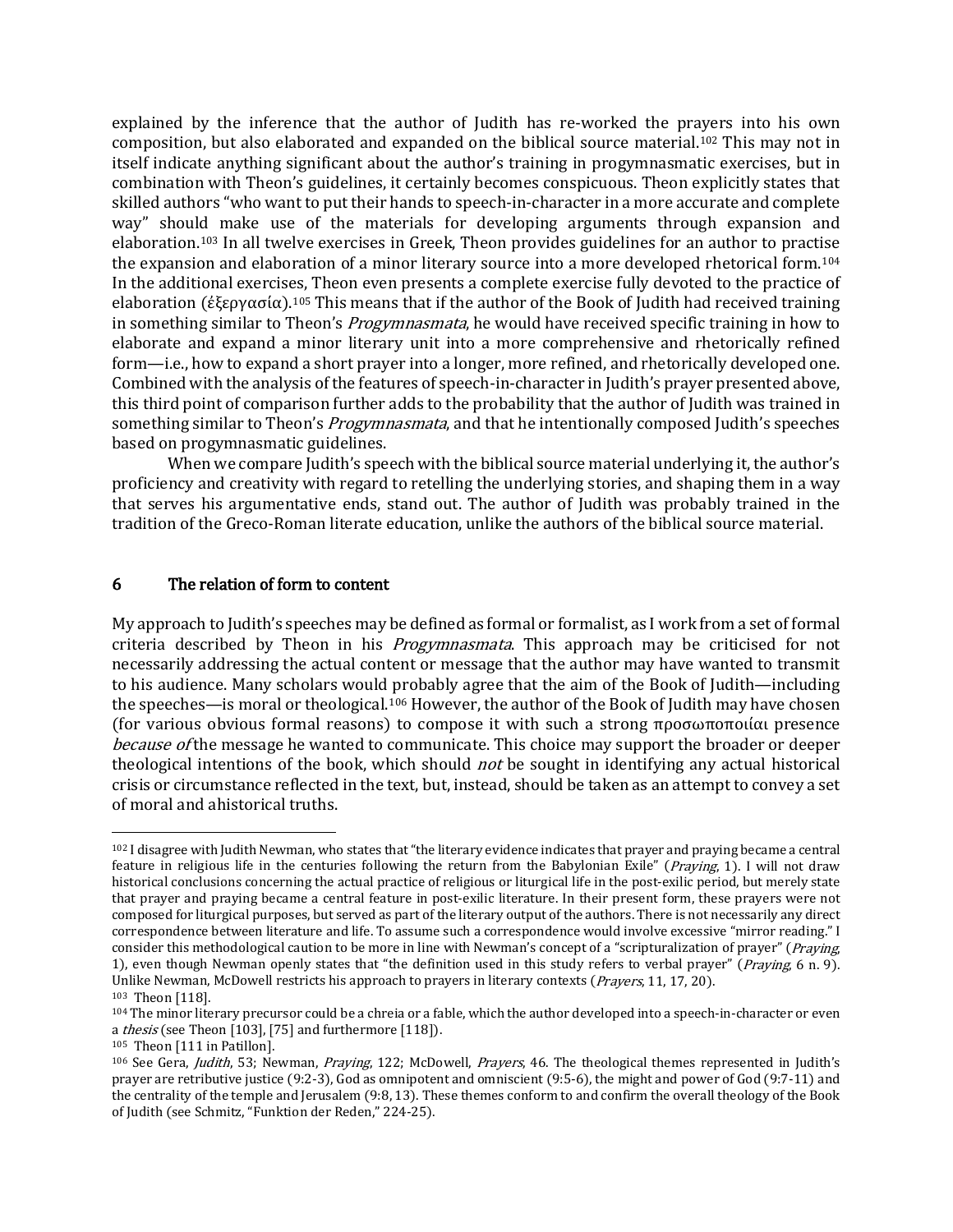Judith's speeches serve as outlets for the story's protagonist to present herself. This applies equally to the literary persona (Judith) in the storyline and to the ideal and emblematic ethnoreligious example that the author presents to the reader. Judith is an example for readers to emulate and imitate.[107](#page-16-0) Judith's speeches both present her as a persona and offer attitudes for readers to identify with. She is the heroine of the story, and she becomes a moral and religious role model for readers.

Judith's speeches also support the author's intentions through their mode of expression. They address the text-external reader or narratee precisely as *speeches* addressed to someone. For instance, the theological significance of Judith's speeches in chapters 8 and 9 serves to heighten the expectation of God's miraculous intervention at a low point in the narrative storyline and is addressed to the text-external reader. These speeches anticipate God's intervention in the narrative, through Judith's expression of hope and faith. Thus, the speeches specifically address the external reader with theological content. James Watts has described this aspect of the speeches very incisively. He explains the relationship of the speeches to the narrative parts of Judith with an analogy to a Broadway musical:

In contrast to the prose dialogue, which is spoken between characters and passively observed by the audience, the songs are often performed facing the spectators and addressed to them, establishing a more direct rapport between actors and audience.<sup>[108](#page-16-1)</sup>

The direct contact between singer and audience—in Judith, between the speaker of the speech-incharacter and the text-external narratee—does not merely serve the function of presenting the literary persona to the audience, as we have seen above. Much more importantly, it serves the theological purpose of addressing the external reader by forcing them to reflect on what is being *said* to them. In this way, the Book of Judith truly becomes theo-logical in the speeches: the author of Judith *speaks* about, to and with *God* in the speeches—that is, theo-logy. The author intentionally and specifically uses the genre of speech-in-character in order to explicitly express his theological views and values through the main character. That is why the correspondence and coherence between character/persona and speech are so important.<sup>[109](#page-16-2)</sup> The correspondence validates, strengthens and intensifies the theological message of the work. In sum, Judith's words serve a double or circular purpose: they construct and depict her as the heroine of the story in a concrete sense, but they also convey the theological message of the work. The author delivers the theological pronouncements through his literary mouthpiece, thus adding to the substance and eminence of his character, while also transmitting the message of the work. Judith's voice (and Achior's) is dignified and authoritative, because she utters the author's theological concerns. This is quintessentially expressed in the observation that God only actively participates in half a verse in the Book of Judith (4:13a). The consequence of this is that the characters in the story must speak (and act) on behalf of God, since he neither speaks nor acts directly. The author *has* to express himself *precisely* in this way, because he presents speeches about God—theo-logia. That is why rhetoric and theology come together in the Book of Judith.

If we truly acknowledge the theological significance of the speeches in Judith, we will be more able to fully appreciate the formal guidelines structuring these propositions. The salient theological significance of the book may be identified in the speeches of Achior (chapter 5) and Judith (chapters 8, 9, 16), and it is palpable and discernible in these speeches that they conform to a well-structured and well-defined rhetorical pattern that provides the best possible lever of theological credibility to the presentation of the literary discourse. Thus, form truly does become content. The literary finesse

<span id="page-16-0"></span><sup>107</sup> See McDowell, Prayers, 46.<br><sup>108</sup> Watts, Psalm, 187.

<span id="page-16-1"></span>

<span id="page-16-2"></span><sup>109</sup> See Schmitz, "Funktion der Reden," 225-28; Moore, Judith, 60.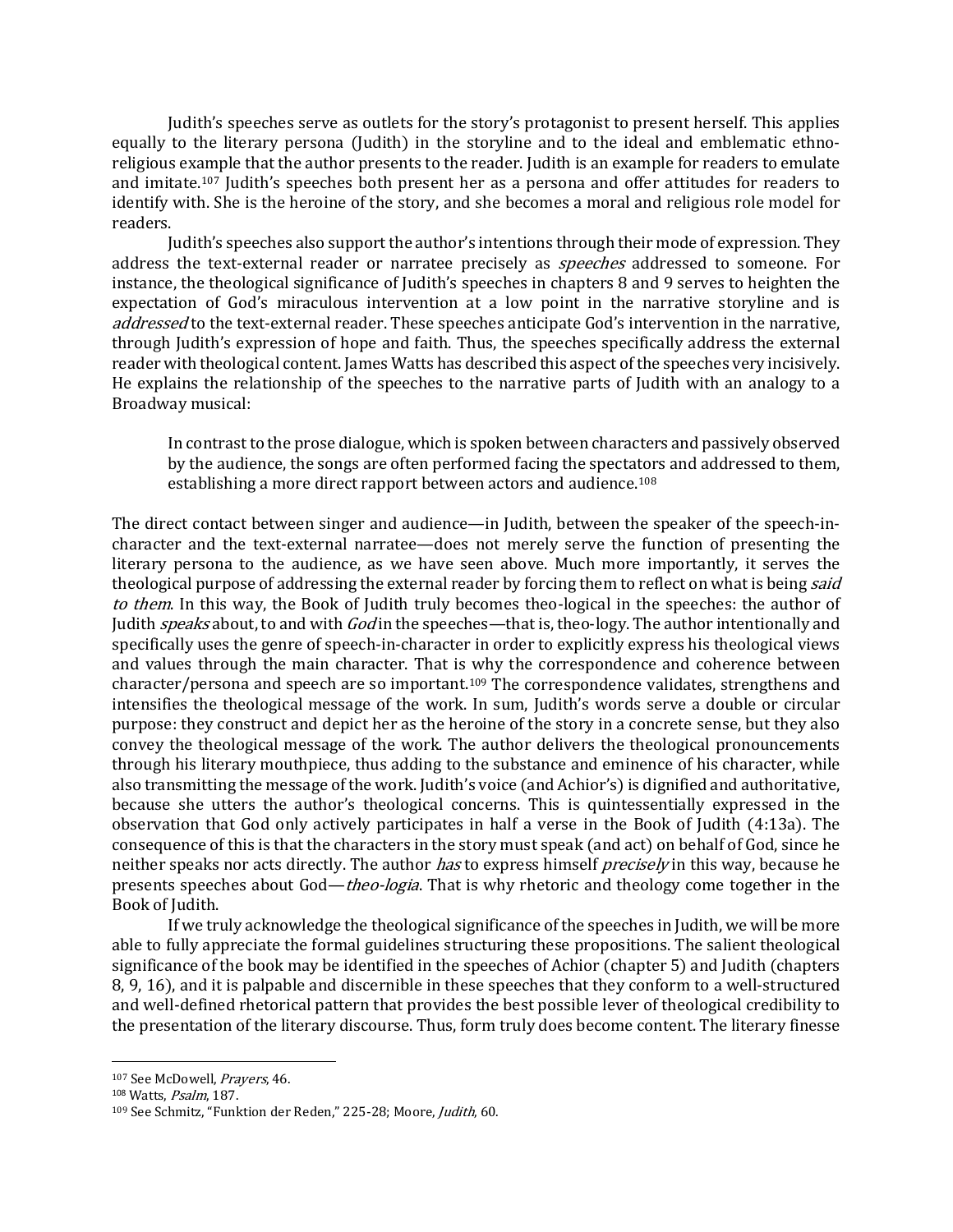and quality of the author's writing bleed into the theological significance of his propositions. This means that the theological message of the work dovetails the literary means used to tell the tale: the literary and theological intentions of the work blend together seamlessly.

### 7 Conclusion

This article has shown how Judith's speech/prayer in chapter 9 of the Book of Judith conforms to the literary and stylistic guidelines in Theon's *Progymnasmata*. This includes the temporal aspects of the speech, the circumstances to which Judith reacts, the place and time of the speech, Judith's social position, her state of mind as expressed through the words she utters, and her ethnic identity. Thus, she speaks in a way that properly and suitably corresponds to her literary persona. These guidelines follow from Theon's explanation about how an author should compose a good and well-written speech-in-character. Hence, it is *very* probable that the author of the Book of Judith composed the speeches based on guidelines resembling the ones from Theon's *Progymnasmata*. In fact, the presentation of the literary character of Judith in chapter 8, and her speech in chapter 9, read almost like textbook examples of a speech-in-character as described by Theon.

A final comment on the original language of the Book of Judith, related to the literary quality of its speeches, recapitulates the opening of this article. The mustering of the elements from the ancient Greco-Roman literate education in the Book of Judith may indicate that the work was originally composed in Greek, with a significant homage to Septuagintal language and style. Assuming that the author indeed did complete the ancient literate education it makes sense that he composed the story of Judith in Greek as an original piece of (Hellenistic-Jewish) fiction with an invented background, setting, plot and characters—perhaps even in his native Greek tongue.[110](#page-17-0)

# Bibliography

- Bal, Mieke. "Head Hunting: 'Judith' on the Cutting Edge of Knowledge." In The Feminist Companion to the Bible, ed. A. Brenner (Sheffield: Sheffield Academic Press, 1995), 253-85.
- Beentjes, Pancratius. "Bethulia Crying, Judith Praying: Context and Content of Prayers in the Book of Judith." In Yearbook 2004: Prayer from Tobit to Qumran, ed. R. Egger-Wenzel and J. Corley (Berlin: De Gruyter, 2004), 231-54.
- Bonner, Stanley F. Education in Antiquity: From Cato the Elder to the Younger Pliny (Berkeley: University of California Press, 1977).
- Booth, Alan. "Elementary and Secondary Education in the Roman Empire." *Florilegium* 1 (1979), 1-14.
- Booth, Alan. "The schooling of slaves in first century Rome." Transactions of the American Philological Association 109 (1979), 11-19.
- Brenner, Athalya. "Introduction." In The Feminist Companion to the Bible, ed. Athalya Brenner (Sheffield: Sheffield Academic Press, 1995).
- Brine, Kevin R., Elena Ciletti, and Henrike Lähnemann, eds. The Sword of Judith: Judith Studies Across the Disciplines (Cambridge: Open Book Publishers, 2010).
- Butts, James R. The Progymnasmata of Theon: A New Text with Translation and Commentary, Dissertation (Claremont Graduate School, 1987).

<span id="page-17-0"></span><sup>110</sup> The work of Lawrence Wills specifically pushes the perception of Judith in the direction of the other ancient Greek novels (Jewish Novel, 132-57).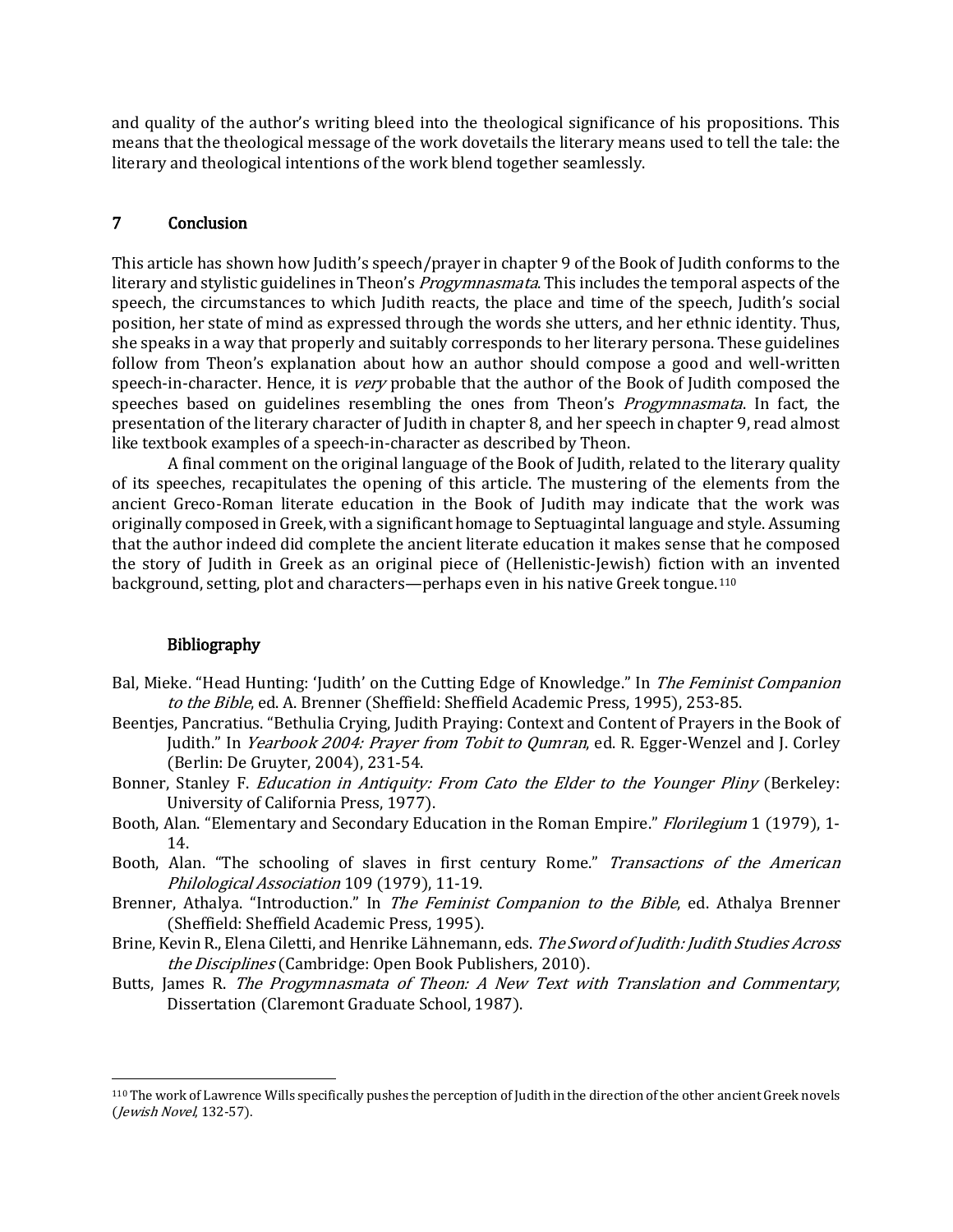- Butts, James R. and Ronald F. Hock. "The Chreia Discussion of Aphtonius of Antioch: Introduction, Translation and Comments." In *The Chreia in Ancient Rhetoric*, vol. 1 The Progymnasmata, ed. Hock and Edward O. O'Neil (Atlanta: Scholars Press, 1986), 209-34.
- Caponigro, M. S. "Judith, Holding the Tale of Herodotus." In No One Spoke Ill of Her: Essays on Judith, ed. James C. VanderKam (Atlanta: Scholars Press, 1992), 47-59.
- Corley, Jeremy. "Septuagintalisms, Semitic Interference, and the Original Language of the Book of Judith." In *Studies in the Greek Bible: Essays in Honor of Francis T. Gignac*, ed. Jeremy Corley and Vincent Skemp (Washington: Catholic Biblical Association, 2008), 65-96.
- Corley, Jeremy. "Imitation of Septuagintal Narrative and Greek Historiography in the Portrait of Holofernes." In A Pious Seductress: Studies in the Book of Judith, ed. Géza G. Xeravits (Berlin: De Gruyter, 2012).
- Craven, Toni. "The Book of Judith in the Context of Twentieth-Century Studies of the Apocryphal/Deuterocanonical Books." Currents in Biblical Research 1.2 (2003), 187-229.
- Cribiore, Raphaela. Writing, Teachers, and Students in Greco-Roman Egypt (Atlanta: Scholars Press, 1996).
- Cribiore, Raphaela. Gymnastics of the Mind: Greek Education in Hellenistic and Roman Egypt (Princeton: Princeton University Press, 2001).
- Flusser, David. "Psalms, Hymns and Prayers." In *Jewish Writings of the Second Temple Period:* Apocrypha, Pseudepigrapha, Qumran Sectarian Writings, Philo, Josephus, ed. Michael E. Stone (Philadelphia: Fortress, 1984), 551-77.
- Gera, Deborah L. "Speech in the Book of Judith." In XIV Congress of the IOSCS, Helsinki 2010, ed. Melvin K. Peters (Atlanta: Society of Biblical Literature, 2013), 413-23.
- Gera, Deborah L. Judith (Berlin: De Gruyter, 2014).
- Hall, Stuart. "The Spectacle of the 'Other'." In Representation, Cultural Representations and Signifying Practices, ed. Stuart Hall (London: Sage, 2003), 223-83.
- Hanhart, Robert. Text und Geschichte des Buches Judith (Göttingen: Vandenhoeck & Ruprecht, 1979).
- Hock, Ronald F., and Edward O. O'Neil. "Aelius Theon of Alexandria." In The Chreia in Ancient Rhetoric, vol. 1 The Progymnasmata, ed. Hock and O'Neil (Atlanta: Scholars Press, 1986), 61-78.
- Joosten, Jan. "The Original Language and Historical Milieu of the Book of Judith." In *Collected Studies* on the Septuagint, ed. Joosten (Tübingen: Mohr Siebeck, 2012), 195-210.
- Kaster, Robert A. "Notes on 'Primary' and 'Secondary' Schools in Late Antiquity." Transactions of the American Philological Association 113 (1983), 323-46.
- Kennedy, George A. Progymnasmata: Greek Textbooks of Prose Composition and Rhetoric (Atlanta: Society of Biblical Literature, 2003).
- Lausberg, Heinrich. Handbuch der literarischen Rhetorik (München: Max Hueber, 1973 [1960]).
- Levine, Amy-Jill. "Sacrifice and Salvation: Otherness and Domestication in the Book of Judith." In The Feminist Companion to the Bible, ed. Athalya Brenner (Sheffield: Sheffield Academic Press, 1995), 208-23.
- Marrou, Henri I. A History of Education in Antiquity, trans. G. Lamb (Madison: University of Wisconsin Press, 1982 [1952]).
- Mason, Steve. "Jews, Judaeans, Judaizing, Judaism: Problems of Categorization in Ancient History." Journal for the Study of Judaism 38 (2007), 457–512.
- McDowell, Markus. Prayers of Jewish Women: Studies of Paterns of Prayer in the Second Temple Period (Tübingen: Mohr Siebeck, 2006).
- Morgan, Teresa. Literate Education in the Hellenistic and Roman Worlds (New York: Cambridge University Press, 1998).
- Moore, Carey A. Judith (New York: Doubleday, 1985).
- Newman, Judith H. Praying by the Book: The Scripturalization of Prayer in Second Temple Judaism (Atlanta: Scholars Press, 1999).